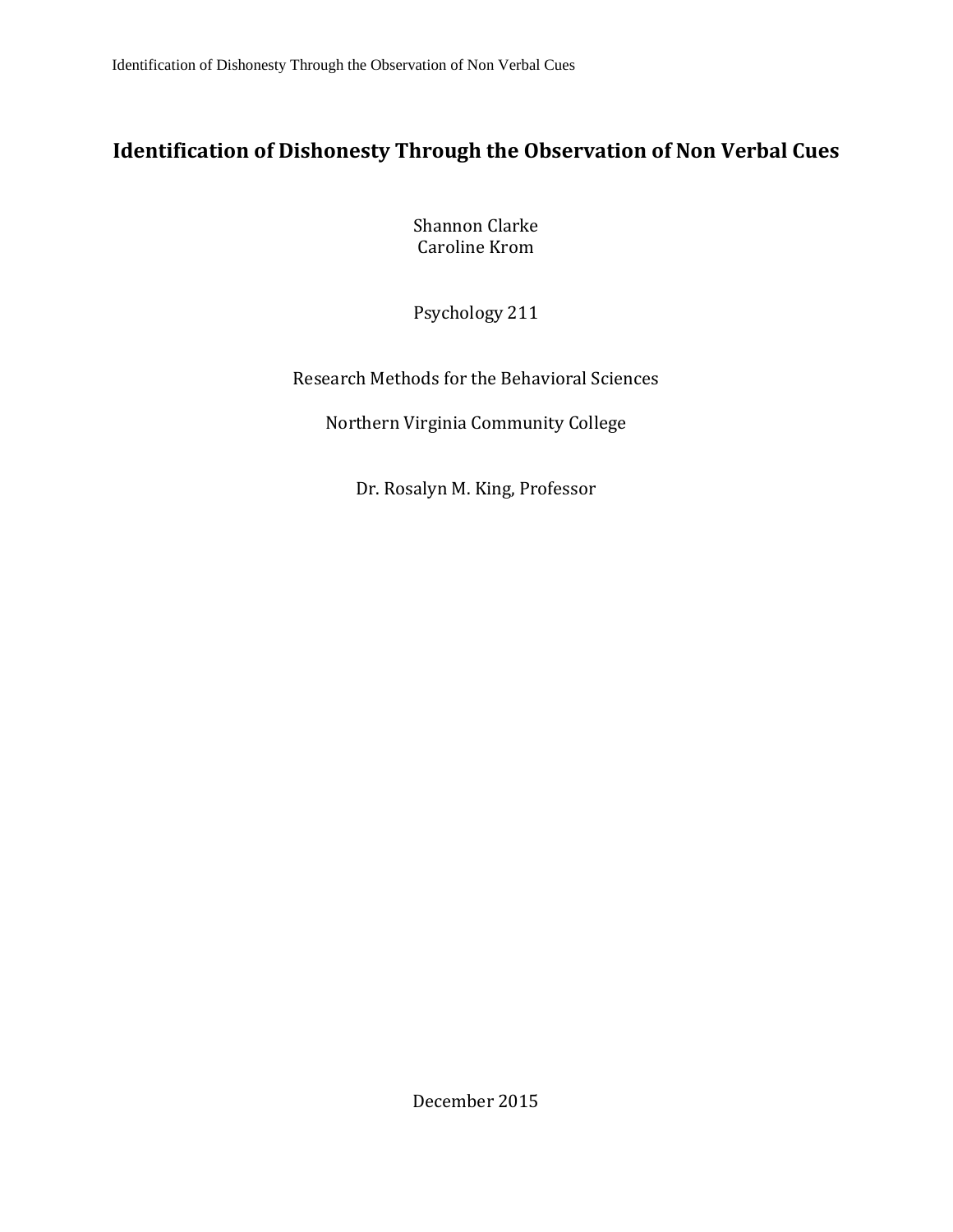#### Abstract

The contents of this paper include the details of a sixteen-week experiment and research study. The reason for this study is to continue the research on non-verbal cues of deception to clarify the inconsistent conclusions of which non-verbal cues are in fact deceptions detectors. The experiment was conducted with ten male and ten female participants by individually asking that they provide two true and one false statement about themselves while a boundary separated the researcher and the participant so that neither one could the other. The instrumentation that was used in this experiment was an iPhone 5s for the use of recording the subjects during the interviewing process. The results of this experiment concluded that the most common non-verbal cue is head shifts. The non-verbal cues of deception that were found throughout the course of the experiment are head shifts, leg movements, hand movements, posture shifts, arm movements, smiling, and facial touch. This paper also includes literature related to the topic of non-verbal cues of deception and detecting deception, as well as an analysis of the experimental data.

Key Words: deception, lying, physical cues, non-verbal cues, deception detection, non-verbal behavior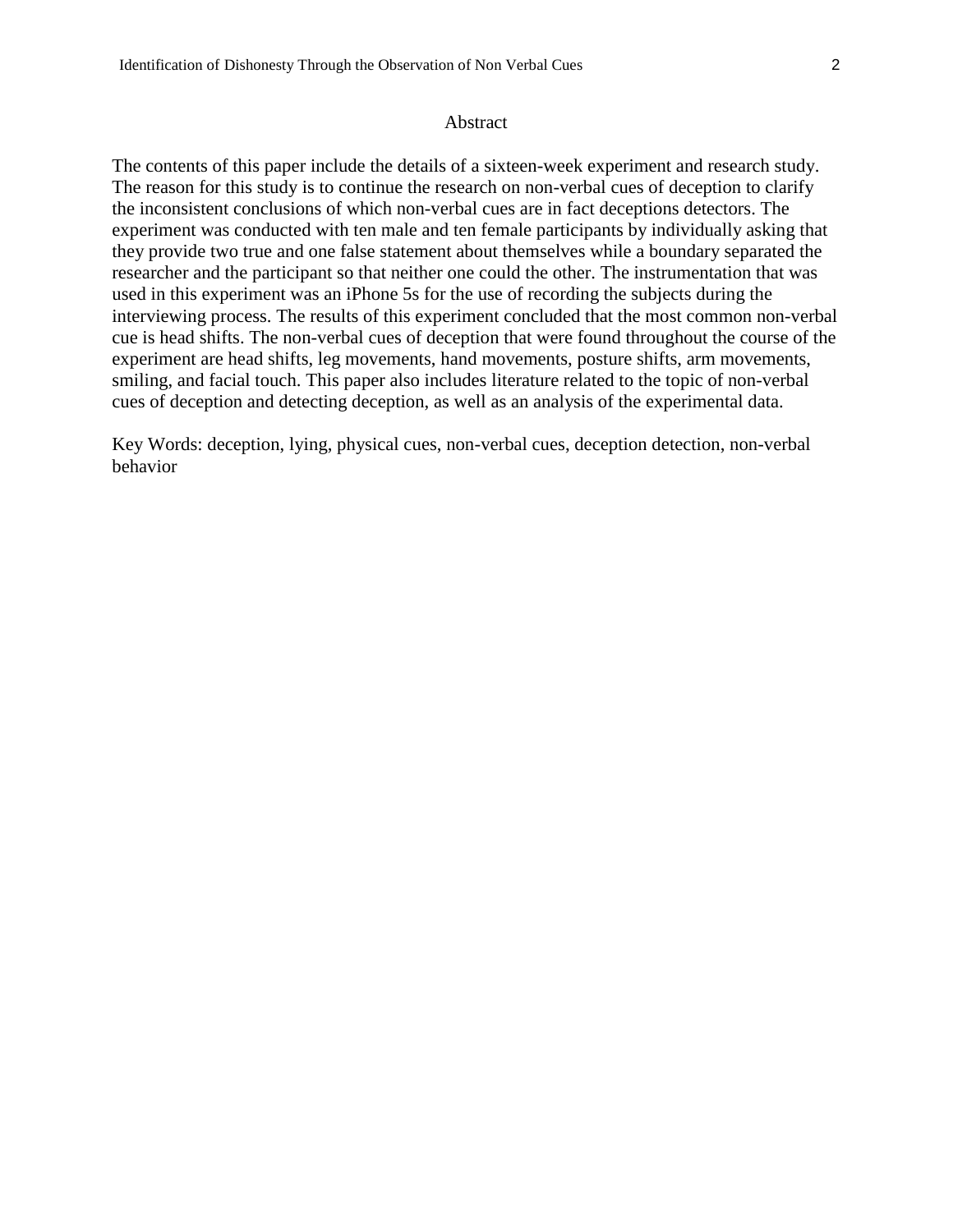# **Table Of Contents**

| <b>Chapter One: The</b>                     |  |
|---------------------------------------------|--|
| <b>Background and Problem</b>               |  |
| Purpose of the                              |  |
|                                             |  |
|                                             |  |
|                                             |  |
|                                             |  |
| Definitions of                              |  |
|                                             |  |
|                                             |  |
| <b>Chapter Two: A Review of the Related</b> |  |
|                                             |  |
|                                             |  |
| Circumstantial                              |  |
|                                             |  |
|                                             |  |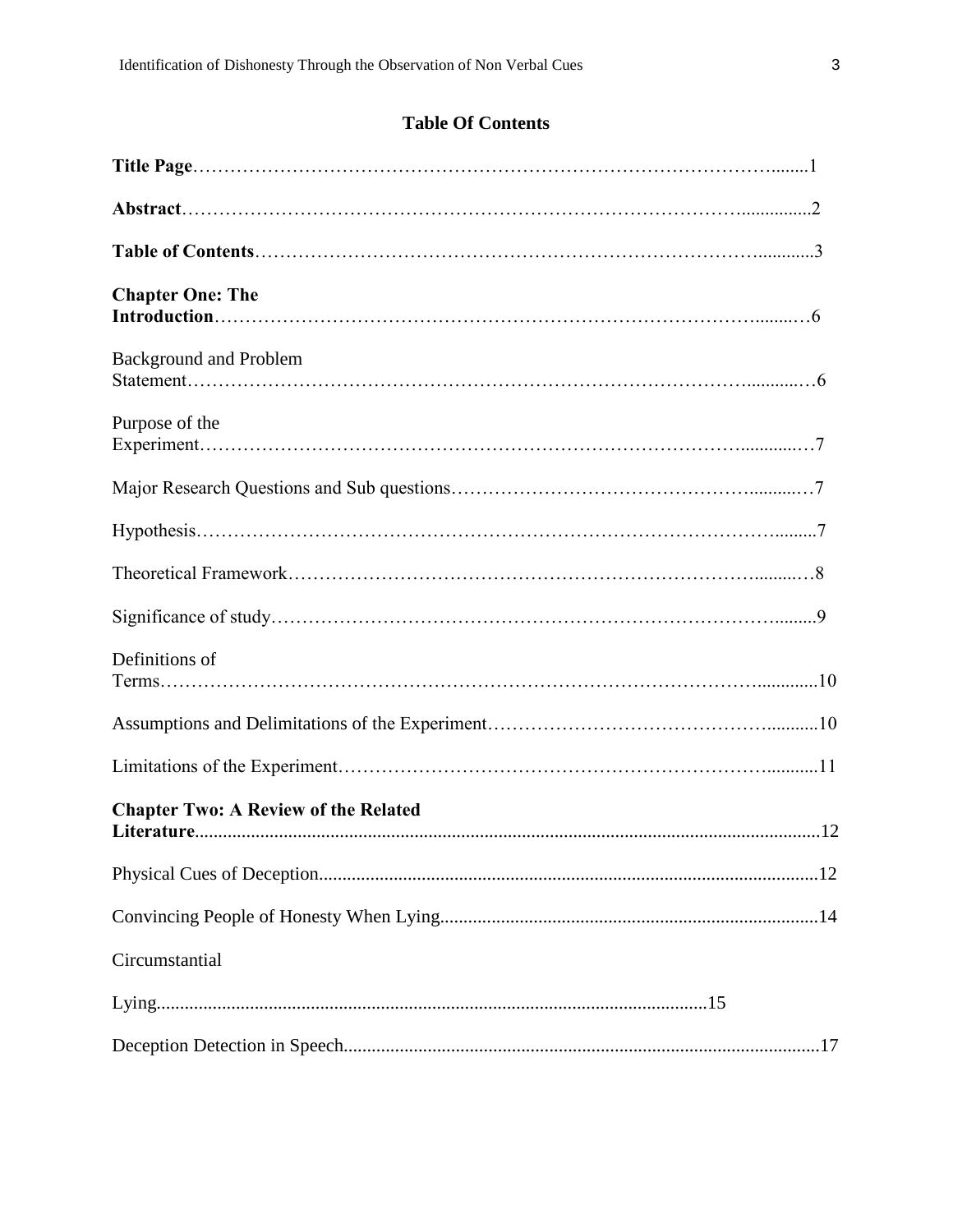# **Chapter Three: Research Design and**

| Field                                      |     |
|--------------------------------------------|-----|
|                                            |     |
| Data Analysis Plan and                     |     |
|                                            |     |
|                                            |     |
|                                            |     |
|                                            |     |
|                                            |     |
|                                            |     |
| <b>Chapter Four: Research Findings and</b> |     |
|                                            | .26 |
|                                            |     |
|                                            |     |
|                                            |     |
|                                            |     |
|                                            |     |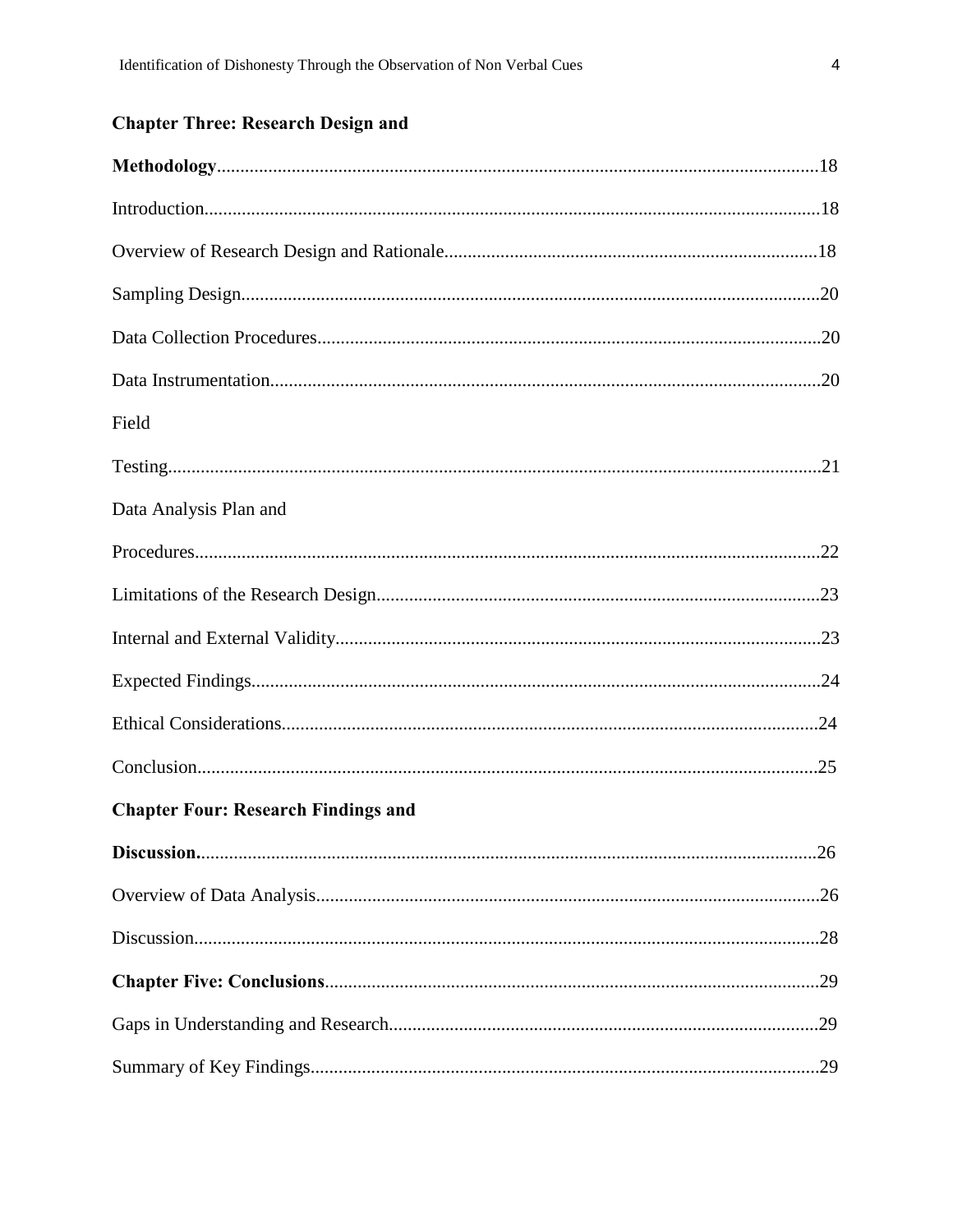# Figures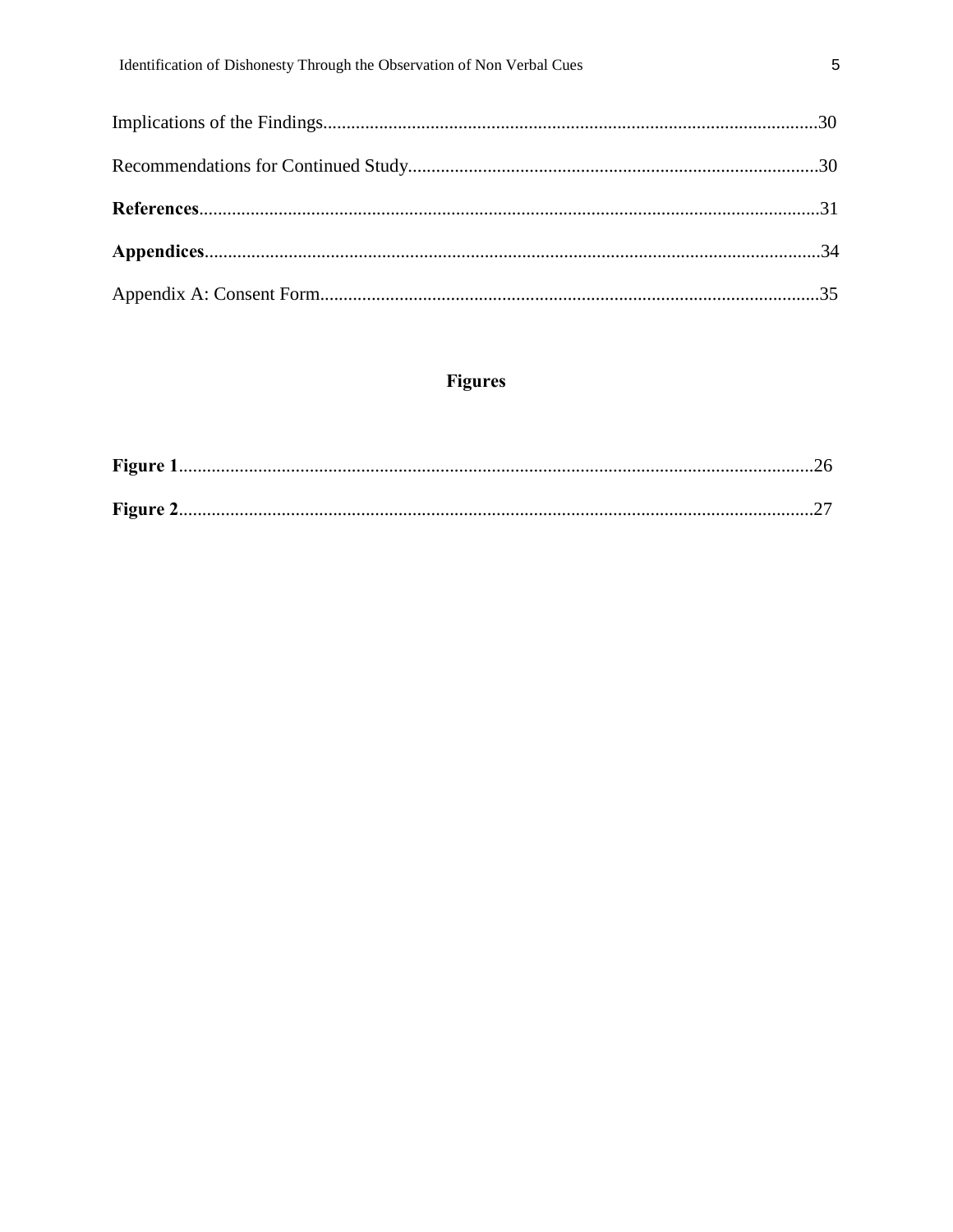#### **Chapter One: The Introduction**

#### **Background and Statement of Problem**

Why study the identification of dishonesty through non-verbal cues? This is a research study that has been performed, but we have learned it always helps to expand knowledge on a topic by conducting further research. There has been confusion as to how someone can accurately determine whether or not a person is lying. Studies have shown that while detecting a particular cue does prove to determine when someone is lying, another study will disprove that theory.

Some may believe that the direction in which a person's eyes are looking can determine if they are telling the truth or not. However, others have indicated that the direction in which a person is looking while speaking has no correlation to whether or not that person is telling the truth. Furthermore, some researchers have stated that actions of twirling a piece of hair or placing a strand of hair behind the ear are gestures that show dishonesty. This raises the question: if twirling and placing hair in a particular fashion is an accurate depiction of lying, does it only apply to females? Men don't typically have the ability to place a strand of hair behind their ear when they are nervous being as most men have shorter hair. This begs the question, are some cues different for different genders? Some researchers say so, while some disagree. Maybe females have some gestures that men do not perform, and maybe men have some cues women do not perform, but in the end most cues are not gender motivated.

These contradictions in studies raise the questions of what non-verbal cues truly determine if a person is being honest or not? In order to gain more understanding as researchers,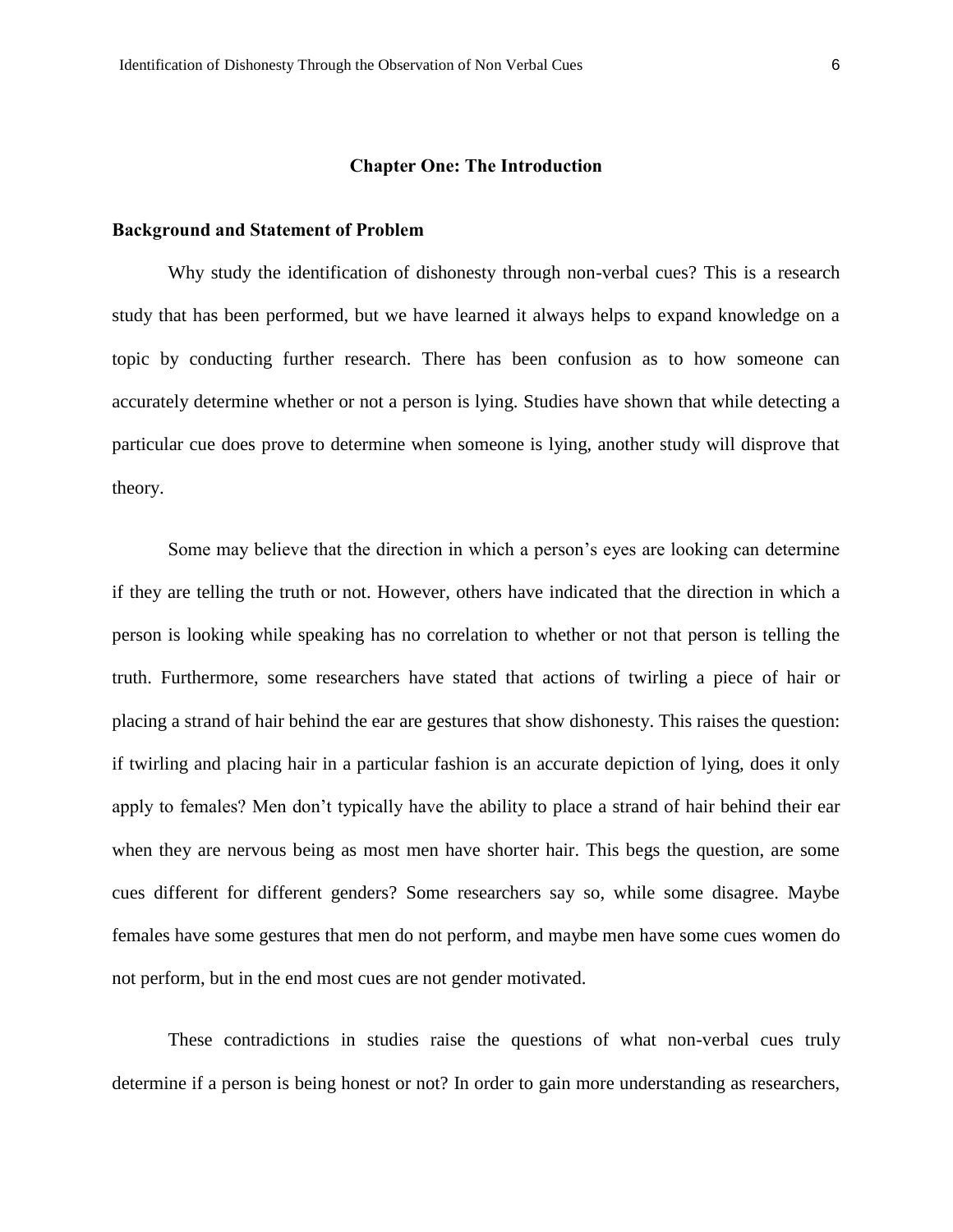we will conduct research necessary to ascertain further findings. Honesty is something most people value greatly in our society. Knowing when someone is being truthful or dishonest, it is easier to depict who is trustworthy. In depicting trustworthy people, it is helpful to know when people are being honest or dishonest. If more people understood the cues of dishonesty, perhaps it would encourage people to be honest more frequently. This would improve people's personal lives as well as better business-related relationships in the workplace.

#### **Purpose of the Study**

The purpose of this study is to expand knowledge and understanding on how to detect deception in other people. It is important to understand what specific cues display dishonesty because there is limited research on the matter. Therefore, by conducting this research we will be providing to the academy and to the general public a better understanding of the non-verbal cues of deception.

#### **Major Research Question**

What are the non-verbal cues displayed by individuals when being dishonest?

#### **Sub Questions**

**•** Are there gender differences in the display of non-verbal cues?

#### **Hypothesis**

When an individual is being dishonest they will display non-verbal cues.

#### **Theoretical Framework**

Previous conducted research has proven that while telling a lie without premeditated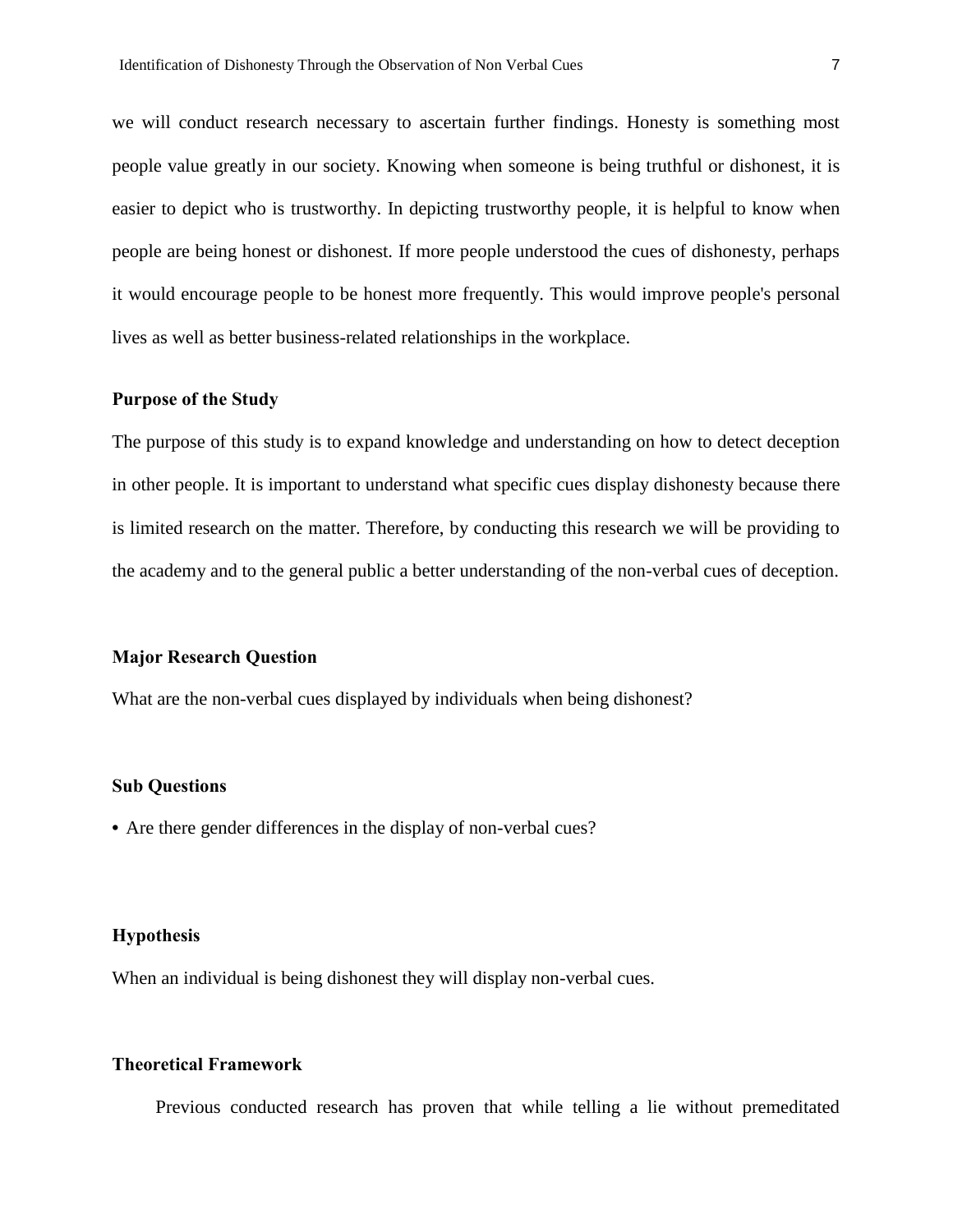thought, people were more prone to a large variety of specific physical cues. Liars are subject to display more foot and leg movement, more shifts in posture, more fidgeting, less smiling, less eye contact, and have a tendency to be more tense and to raise their chin more than truth-tellers (O'Hair, Cody, and McLaughlin, 1981). The most exhibited cues perhaps, were body adaptations such as fidgeting, posture shifts, and physical movement of any kind (O'Hair, Cody, and McLaughlin, 1981). However, some researchers would disagree in that other studies have said that these cues do not prove deception due to the fact that some cues were exhibited in both lairs and truth-tellers.

The level of which someone is prepared to tell a lie has yet to be studied, however it is known that when telling a premeditated lie, people are able to control their cues. When demonstrating a rehearsed lie, liars give shorter answers with longer response latency and have lower rates of posture shifts (O'Hair, Cody, and McLaughlin, 1981). Cues that were shown during a premeditated lie were not displayed during the lie that was not premeditated, with the exception of body adaptors (O'Hair, Cody, and McLaughlin, 1981).

There are two categories of deception cues: thinking cues and feeling cues. Factual deception is related to thinking cues, where cues are typically leaked more from the liar's head (O'Hair, Cody, and McLaughlin, 1981). Emotional deception is related to feeling cues, where cues are typically leaked more from the liar's body. Liars who experience guilt when telling a lie tend to show deception cues more than liars who feel little to no guilt. Those attempting deception are more likely to feel guilty of telling the lie when they are deceiving someone who trusts them, and/or whom they trust (O'Hair, Cody, and McLaughlin, 1981).

Individuals lie on an average of one to two times per day (O'Hair, Cody, and McLaughlin, 1981). Lies most frequently consist of false feelings, preferences, attitudes, and opinions. To a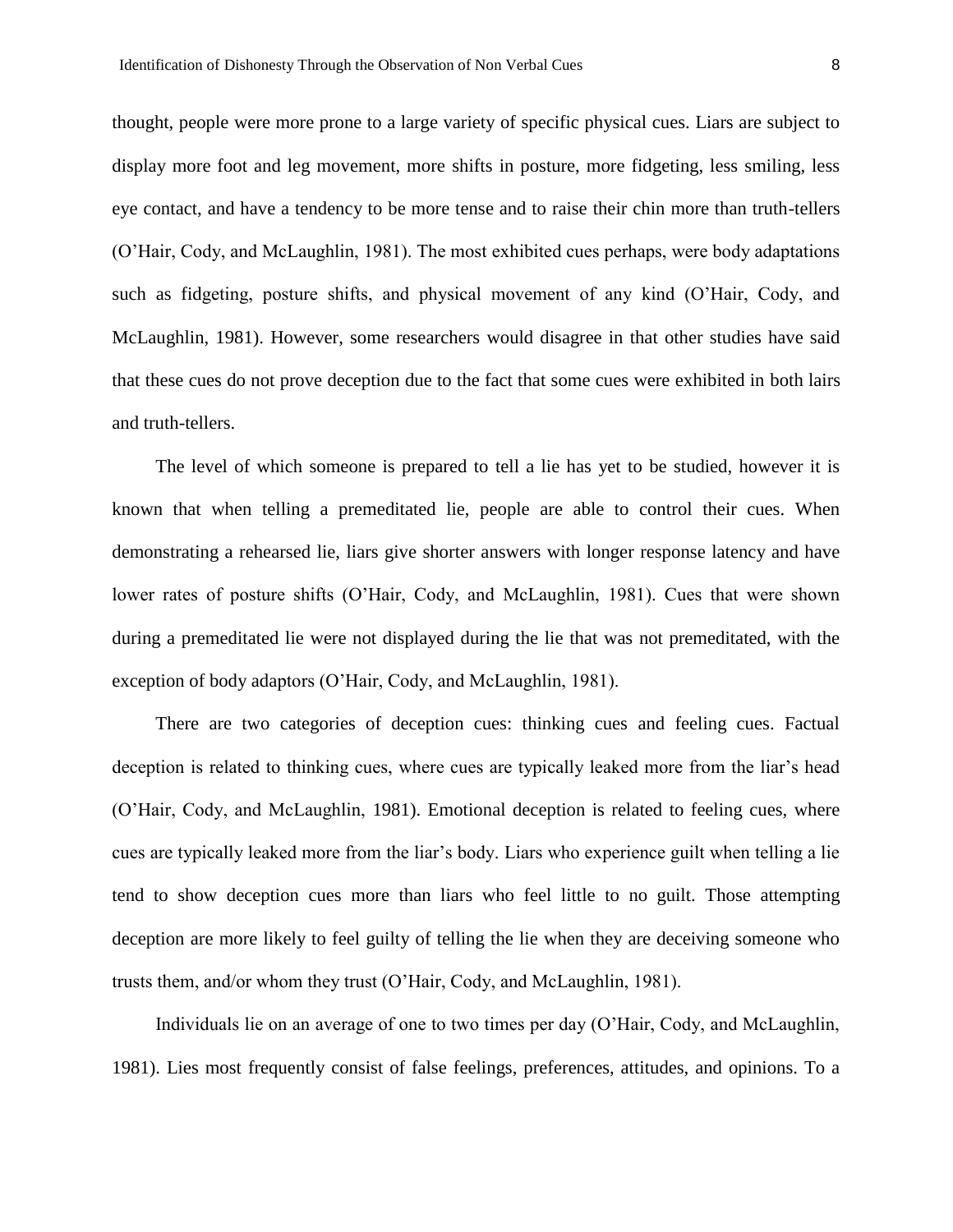liar, the main objective of a lie is to gain a psychological reward for himself or herself. Most people lie to project a better image of themselves and to avoid judgment to protect themselves from getting their feelings hurt (O'Hair, Cody, and McLaughlin, 1981). It was predicted, and proven to be true, that lies are typically shorter and less detailed compared to the truth. It has also been stated that lies are actually more difficult to communicate than the truth in that a lie is new and hasn't been experienced while the truth is just a telling of what the speaker remembers (O'Hair, Cody, and McLaughlin, 1981).

#### **Significance of the Study**

Provided that there is limited research referring to deception and detecting deception through non-verbal cues, there is an existing uncertainty of what non-verbal cues accurately depict deception due to contradiction. Previous experiments focus more on the reasoning behind the lie, the point in time when the cue of deception is revealed, and the type of lie, rather than the specific cues that are shown when lying. Conducting research that focuses primarily on the observation of non-verbal cues when lying will provide people and the academy with a better general understanding of how to detect when a person is lying.

#### **Definitions of Terms**

**Deception:** Deliberate attempt to mislead others. (Bella M. DePaulo et al, 2003)

**Leakage Cues:** Reveal what the liars are trying to hide- typically what they feel. (Bella M.

DePaulo et al, 2003)

**Dishonesty:** The act of not being truthful.

**Cues:** A verbal or non-verbal stimulus that provides meaning.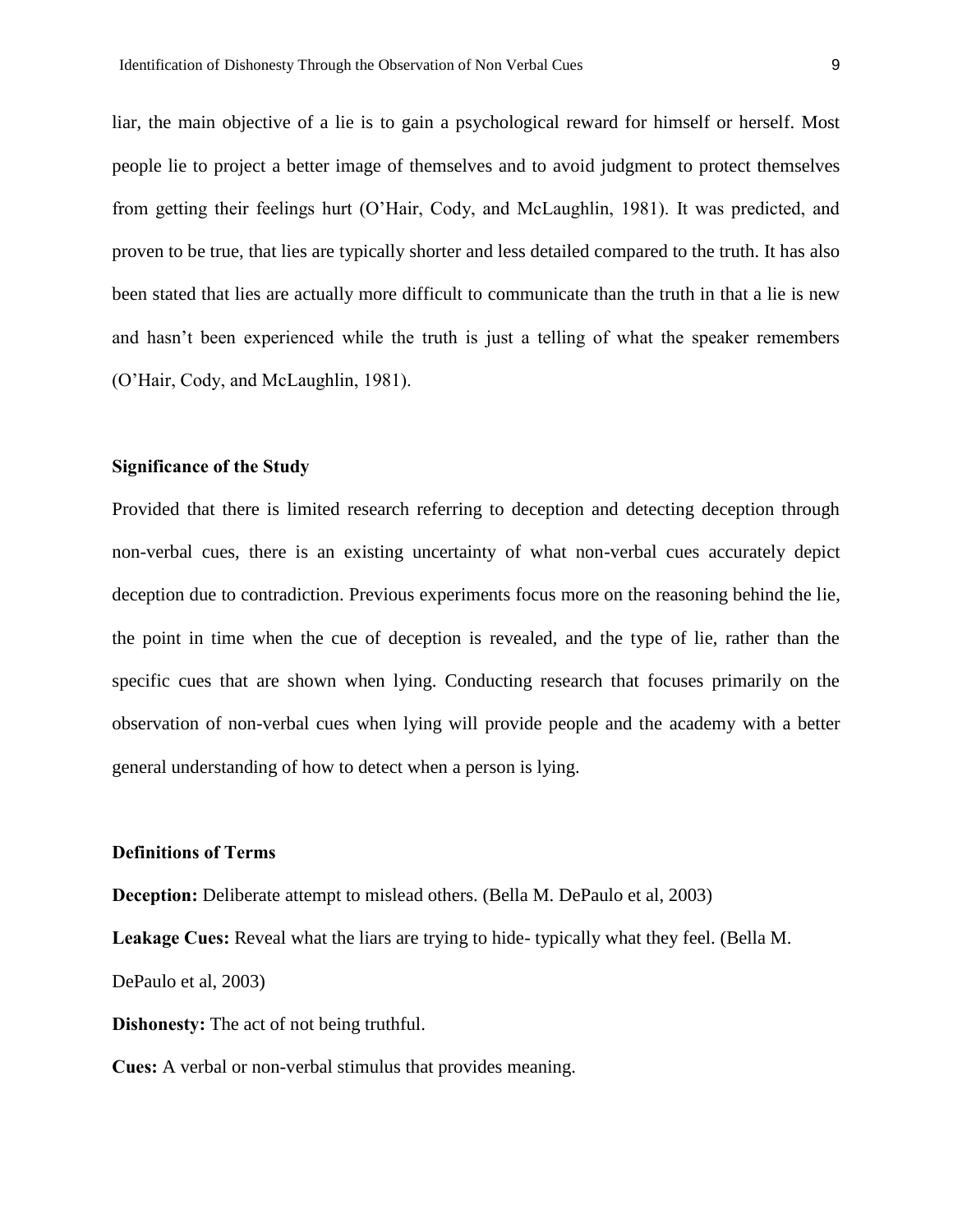**Non-Verbal:** Not using words/speech.

**Premeditation:** The act of preparing for a specific event.

**Honesty:** The Act of telling the truth.

#### **Assumptions and Delimitations of the Experiment**

Assumptions: The experiment is expected to reveal a portion of the possible non-verbal cues displayed when lying.

Delimitations: Delimitations that we have set for our experiment include the age of the participants and the hypothetical situation in which the participant will tell the lie, thus provoking a spontaneous lie. We have set the boundary of age between thirteen and fifty-five years old to eliminate factors such as an underdeveloped mind in younger possible participants and a decaying mind in older participants. We also aim to focus on the non-verbal cues of a spontaneous lie, or a lie that has not been rehearsed, so that our results will more closely resemble real-life occurrences of dishonesty.

#### **Limitations of the Experiment**

Our experiment follows a small amount of fully related work. So one of our limitations is previous research to back up our experiment. Although there is much research related to our topic, most studies mainly focus on the situation of why the person is lying while we are focusing only on non-verbal cues of lying. Within the small amount of research that fully relates to this research study the focus of the researchers in each study varies, thus creating another limitation we face. The amount of participants we will be able to obtain to conduct our research can also pose a limitation. We are unable to conduct research with a large sample of people due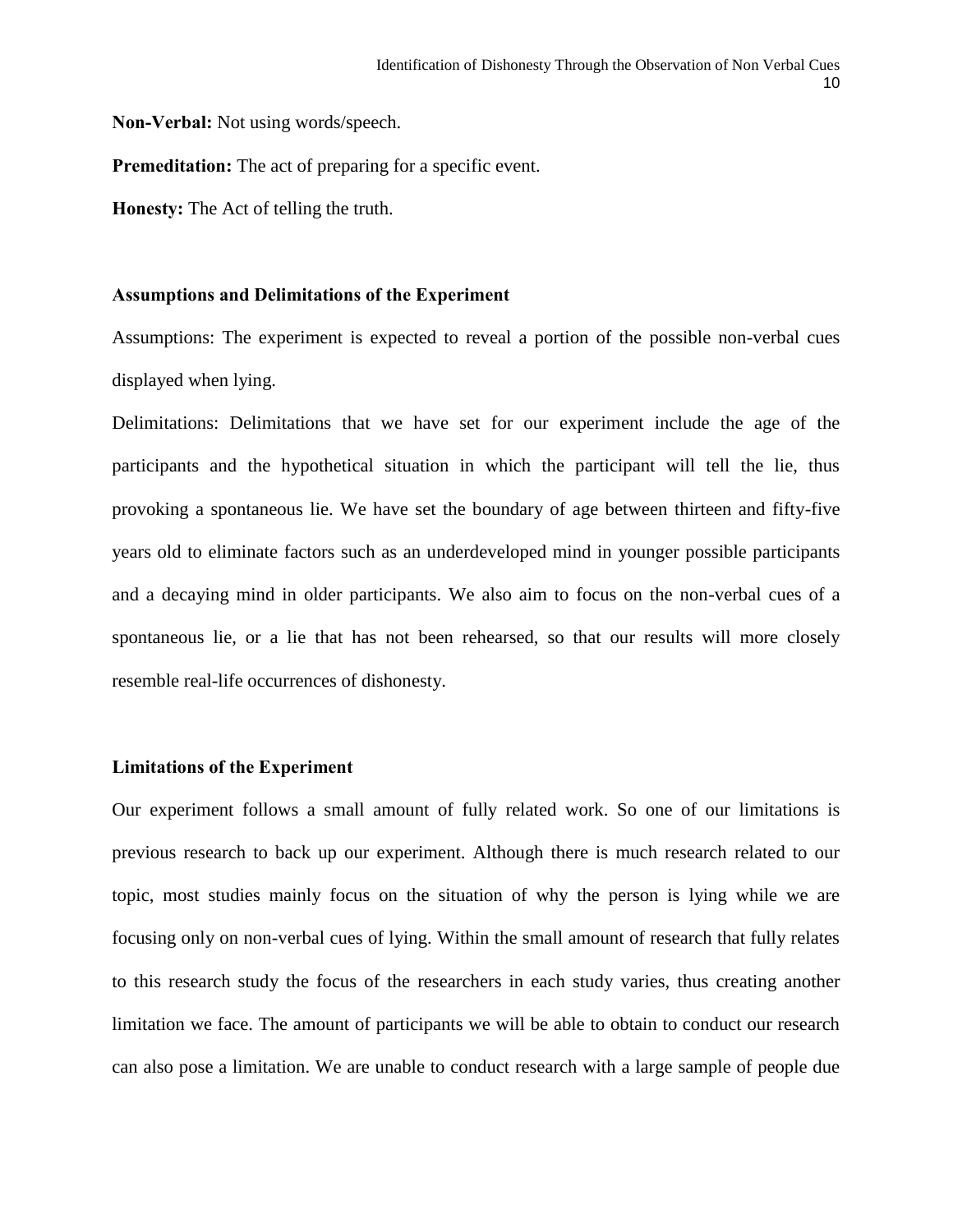to having a limited amount of people that we know would be willing to participate in the experiment. Being as we are realistically only going to be able to sample the population the remote area in which we live, our location of participants also presents a limitation.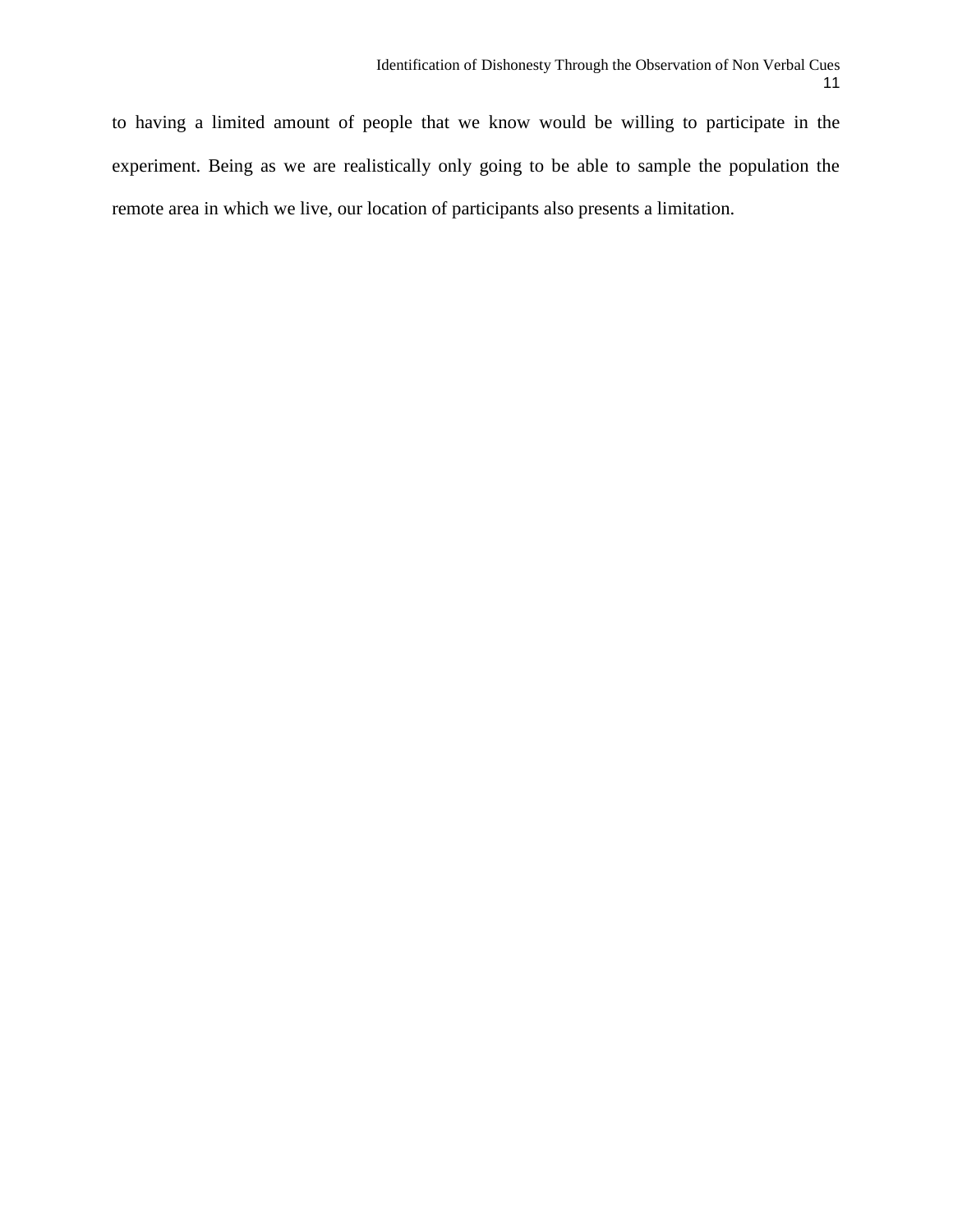#### **Chapter 2: A Review of the Related Literature**

An abundance of research has been conducted on dishonesty and the different aspects related to dishonesty. Many researchers have gone into depth on this topic looking at a wide range of subtopics related to lying. These different perspectives on lying can range from the physical cues shown by an individual who is trying to portray honesty when actually that person is being dishonest, to even the varying circumstances in which a lie could be provoked.

There are so many perspectives one can take when it comes to the study of dishonesty. In our study, we have taken the approach of determining what non-verbal cues a person displays when telling a lie. In our research of related literature, we have come to find that there is not a large quantity of research specifically relating to our topic. However, we have discovered that there is a lot of literature on dishonesty in general, and we have learned a lot about the different approaches to studying dishonesty from reading the material.

#### **Physical Cues of Deception**

When attempting to detect deception, research has found that by judging the response of an individual quickly and efficiently, there is actually a higher chance of getting an accurate prediction of the individual's true intensions of their response (Vrij, A., Evans, H., Akehurst, L., & Mann, S., 2004). There is much controversy as to whether some cues qualify as deception cues or not. Studies that have supported certain cues as approved deception cues also mention that there are studies that claim to disprove that particular cue of being an actual deception cue. Since this is the main focal point of our study, we looked into the literature available to us relating to the cues that are believed to detect deception, or lying.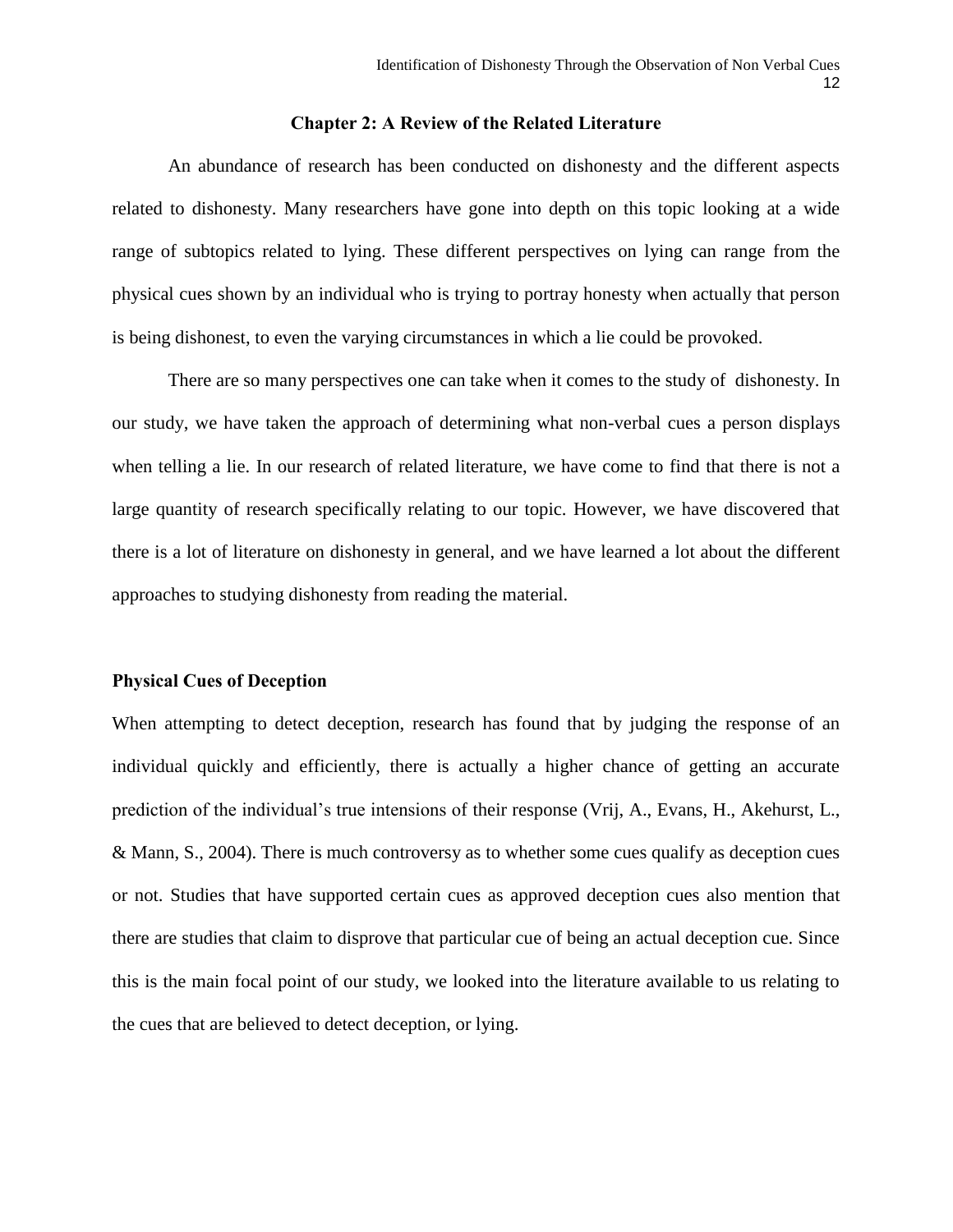We have found that in many cases, the non-verbal cue of the increase in body movement was common. Body movements can include shifts in posture, shaking of the leg, and even hand gestures.

However, hand gestures, commonly known as illustrators, have been said to be an insignificant deception detector as there is no clear difference of use of illustrators between liars and those who are telling the truth. Though, the debate has been made that the type of illustrator used could potentially identify a liar from someone who is telling the truth (Hillman, J., Vrij, A., & Mann, S., 2012). When the liar is telling his or her lie, it is typical for them to experience a emotion of either guilt, fear, anxiety, or a combination of two or more of these emotions. When telling a lie, if the liar is experiencing any or all of these emotions it will be easier for the person being lied to to recognize that they are being lied to by realizing the emotion that person is portraying (DePaulo, B. M., Lindsay, J. J., Malone, B. E., Muhlenbruck, L., Charlton, K., & Cooper, H., 2003). Other, more specific, body movements such as repetitive tapping or small circular motions of the feet or of the hands or fingers have been said to also detect deception in an individual (Mann, S., Ewens, S., Shaw, D., Vrij, A., Leal, S., & Hillman, J., 2013).

Avoiding eye contact was also mentioned to be a detector of dishonesty in an individual (Levine, T. R., Asada, K. K., & Park, H. S., 2006). Though all of these cues have been said to detect dishonesty, there is typically at least one other study that always raises debate of whether or not that is accurate. Some even will go as far to say that they have disproved the notion that a particular cue actually detects deception in someone who is actively lying.

In one article that we have read, it was stated that liars don't typically display a decrease in eye contact and that although this is a common belief, research has found that it is not true.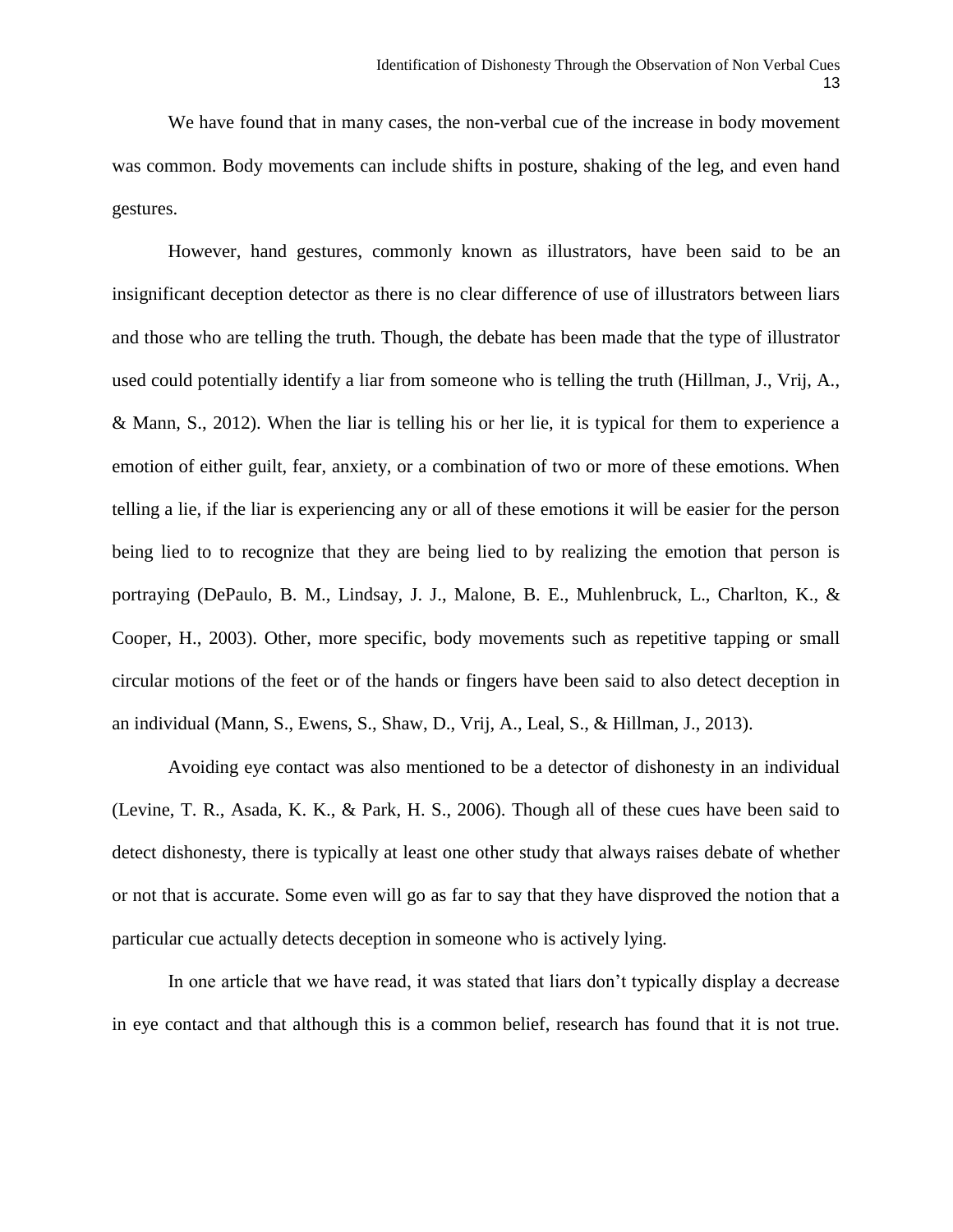(Vrij, A., & Mann, S., 2001) Being as this is, we have the motivation to find out for ourselves what cues are displayed in an individual who is being dishonest.

#### **Convincing People of Honesty When Lying**

In our research we have found that a good amount of the literature we have read has mentioned the study of cues displayed when a person is trying to hide the fact that he or she is lying. It is commonly known that when a person is lying, certain physical cues can expose the individual of their lie.

Generally speaking, common cues could consist of a decrease in eye-contact, an increase of body movement, and even a variation in voice pitch (typically a higher tone of voice) (Taylor, R., & Hick, R. F., 2007). This common theme of convincing people of honesty when lying in the literature we have read suggests that when a person is trying to illude the individual he or she is lying to, that the lying individual will over-exaggerate honesty cues.

The most commonly observed cue of this circumstance is the amount of eye-contact the liar makes. It has been said that when a person who is being dishonest is attempting to appear honest, they purposefully decrease their actions of deception and make more of an effort to seem convincing to their audience. Therefore, when someone is attempting to look honest, instead of breaking eye-contact with their audience he or she will maintain consistent eye-contact to decrease the chances of their audience suspecting them of lying. (Mann, S., Ewens, S., Shaw, D., Vrij, A., Leal, S., & Hillman, J., 2013).

We have also discovered an interesting aspect of this perspective on lying, which consists of the attempt to convince others that an individual feels the opposite of how they truly feel. One of these aspects is referred to as "two-tiered lies". Two-tiered lies consist of lies persuading the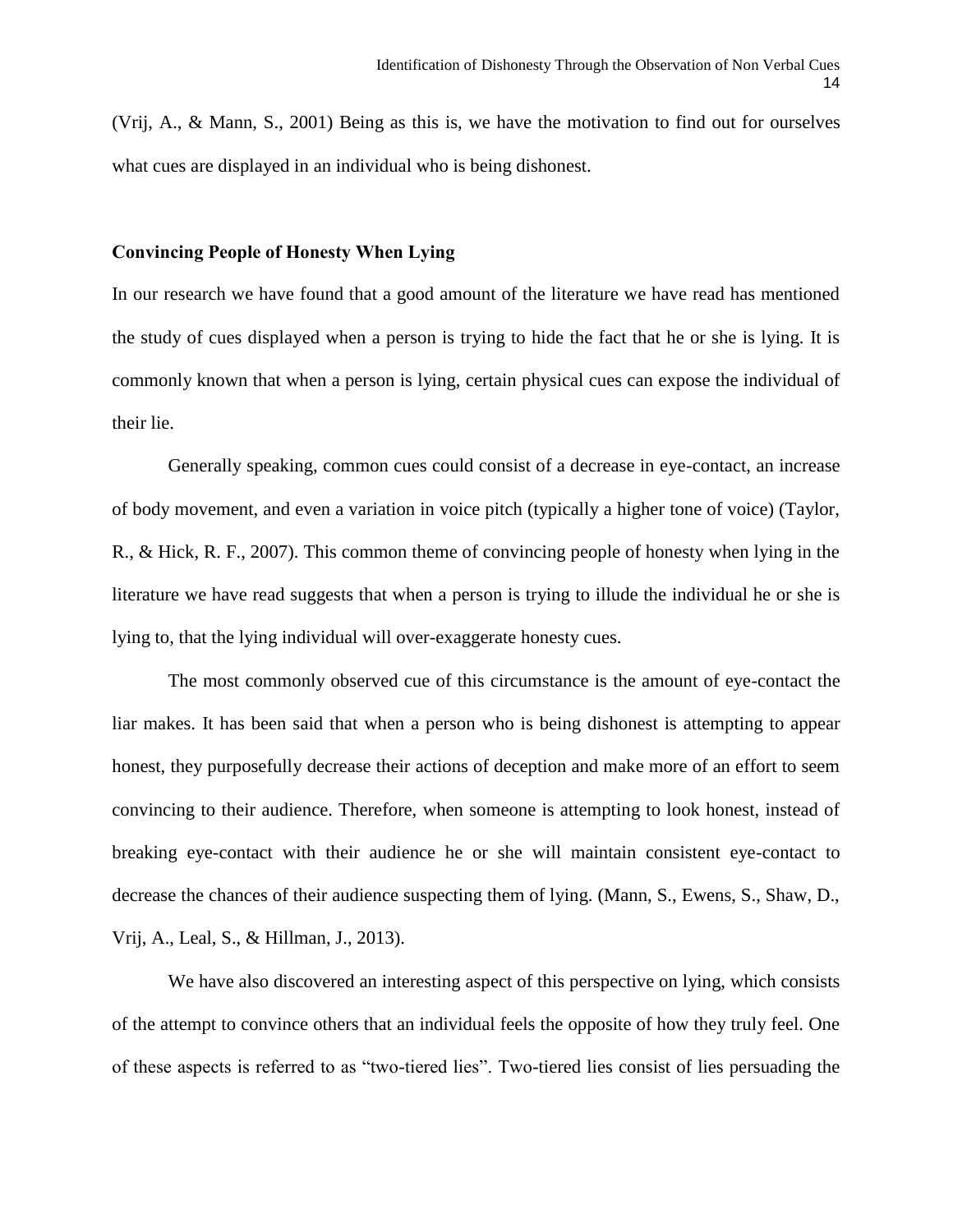liar's audience to believe that the liar is experiencing a positive feeling when actually he or she is experiencing a negative emotion, or vice versa. For example, people commonly reply to the question "Are you ok?" with "I'm fine." to deceive the person asking them how they are feeling from their actual emotions by providing them with an answer that implies a positive emotion rather than a negative one.

The other style of lying we have discovered while reading is referred to as "hamming". This concept consists of persuading the liar's audience to believe that the liar genuinely likes a particular person when in reality the liar hates that person, or vice versa, by over-exaggerating his or her pretend feelings toward the targeted individual. For example, is someone were to discover that his or her group of friends genuinely likes the person that they have secretly grown to dislike, he or she will act overly genuine towards that person in attempt to convince others that he or she actually likes that person (DePaulo, B. M., & Rosenthal, R., 1979).

Overall we have found that it takes more effort to convince someone of the truth when lying then it does to simply tell the truth. This of course would be logical, being as it takes less energy and thinking to simply restate something that you already know rather than developing a new scenario in which one claims to be the truth.

#### **Circumstantial Lying**

Through reading various articles, it has come to our attention that there are two different types of situations in which people typically tend to be dishonest. One situation is referred to as a "serious" situation, where the circumstance could have a negative impact on the individual who is telling the lie.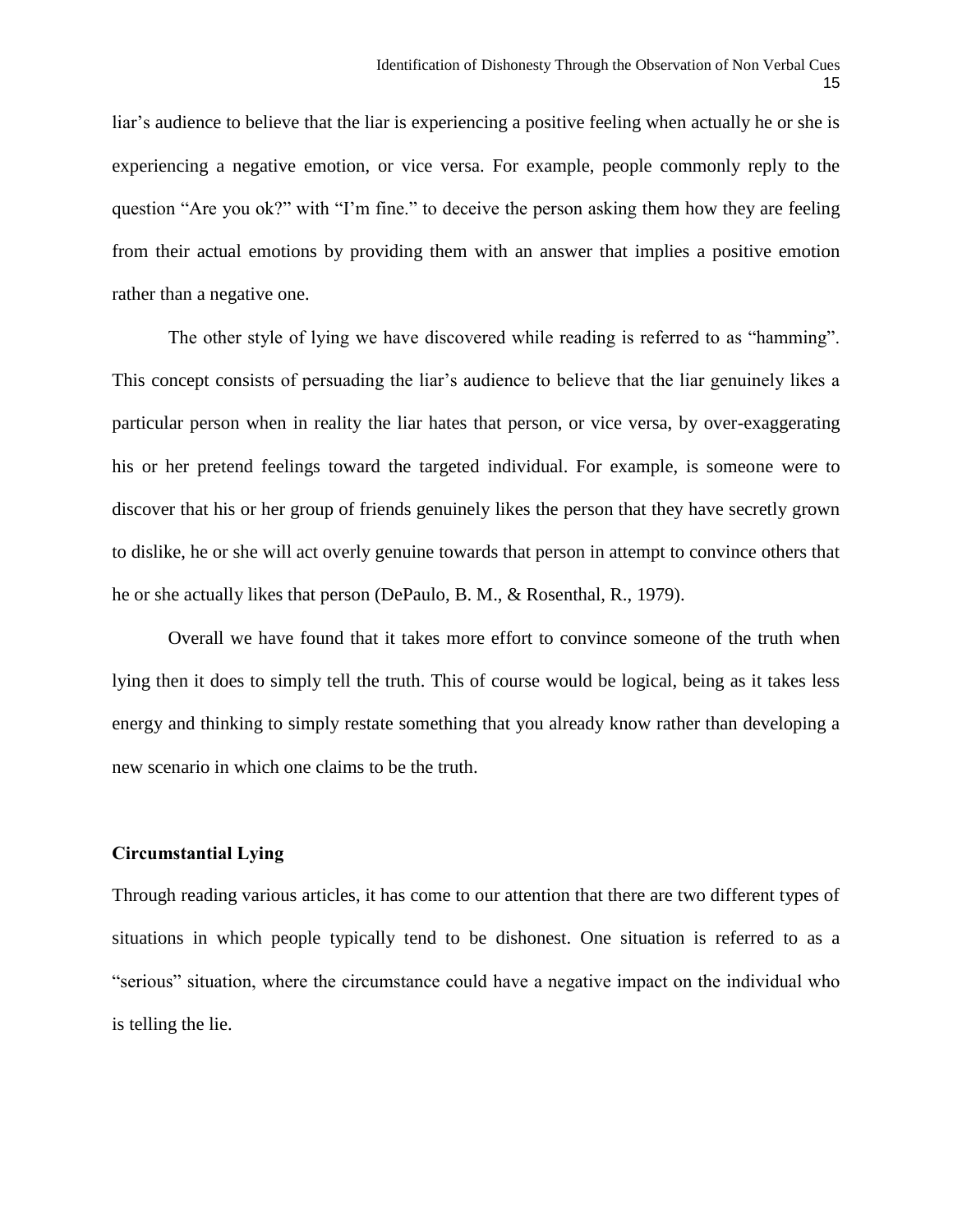The other situation is referred to as a "trivial" situation, where the circumstance could have little to no negative impact on the individual telling the lie. It has been said that the average person tells at least one lie while under a trivial circumstance per day (DePaulo, B. M., Ansfield, M. E., Kirkendol, S. E., & Boden, J. M., 2004). Depending on which circumstance someone is in, can determine the degree to which the cue of deception is displayed.

Typically under a serious circumstance, people are more prone to leaking evidence of deception due to the consequences they may face, such as imprisonment or the loss of a job. The higher the motivation is to deceive someone is, the more likely that person is to actually show more non-verbal deception cues, but less verbal deception cues (DePaulo, B. M., Lanier, K., & Davis, T., 1983). When an individual is faced with a trivial circumstance, the stakes aren't as high, so the individual naturally has more control over what he or she displays in his or her physical cues of deception (Taylor, R., & Hick, R. F., 2007). When faced with a high-risk, or serious, circumstance the individual is likely to experience an increase in blood pressure, heart rate, and even respiration rate (Vrij, A., & Mann, S., 2001).

Though physical cues can detect when someone is being dishonest, it is also very important to note what circumstance that individual is placed in while he or she is actively telling the lie. The difference between a serious and a trivial circumstance can help to better determine what is the truth and what is the lie.

#### **Deception Detection in Speech**

Though in our particular research study we are primarily focusing on the non-verbal aspect of deception detection, we feel that is it also important to touch on the verbal aspect as well since it often mentioned throughout the literature we have read. When an individual is attempting to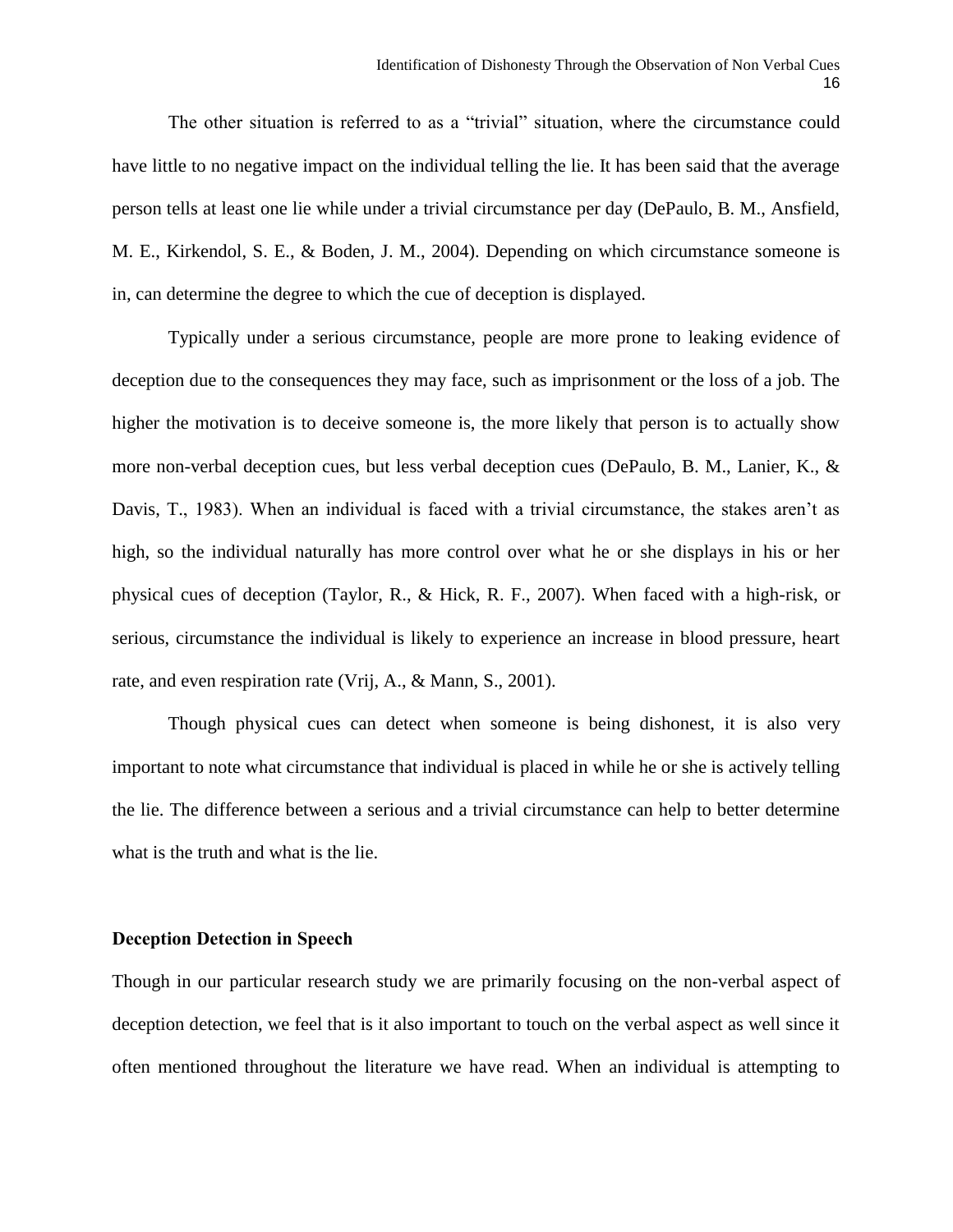deceive someone, the first thing to notice is that their responses will be much shorter and much less detailed compared to someone who might tell the truth (Dando, C. J., & Bull, R., 2011). Some of the believed verbal cues for detecting deception are the pitch of the presumed lying individual's voice, the individual's choice of words, and the way they go about forming their thoughts into sentences. It has been said that when focusing primarily on these verbal cues alone, it was easier to detect a lie in contrast to focusing on non-verbal cues to detect a lie (DePaulo, B. M., Rosenthal, R., Rosenkrantz, J., & Green, C. R., 1982).

Other verbal deception detectors consist of the rate at which the person speaks, the amount of times that individual stutters, the amount of time it takes for the person to respond, as well as pauses in speech. It has been stated that when attempting to deceive an audience, the liar will most likely take a longer amount of time to respond to the question at hand (Vrij, A., Edward, K., Roberts, K. P., & Bull, R., 2000).

Though there has been little research and study done on the use of verbal cues in deception, the idea that verbal cues are more revealing to deception remains consistent throughout the literature (Porter, S., & Yuille, J. C., 1996). However in order to reveal anything, the liar needs to provide a lengthy response so that the person being lied to can determine whether or not the response fits the criteria of a verbal cue of deception (Vrij, A., Mann, S., Kristen, S., & Fisher, R. P., 2007).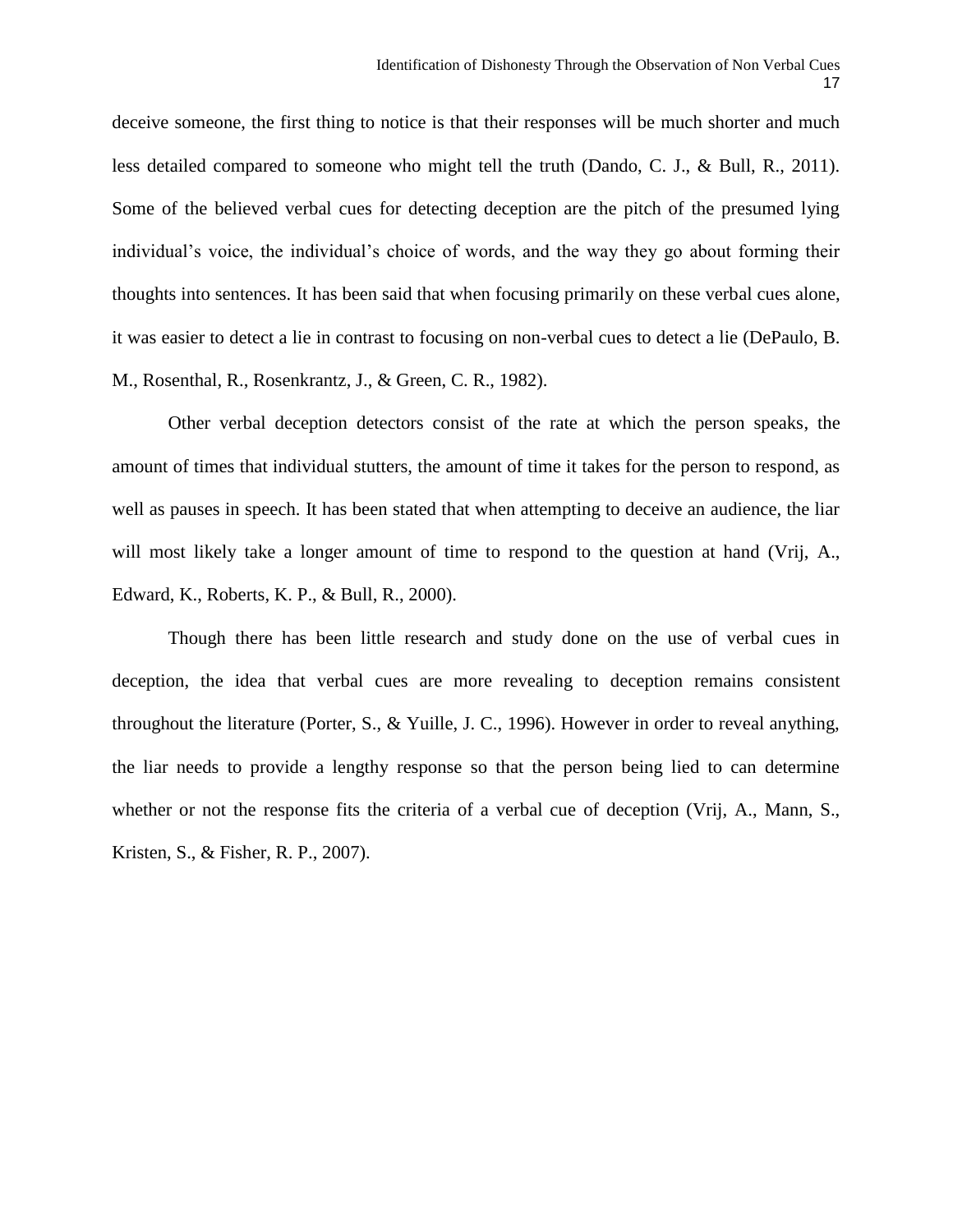#### **Chapter Three: Research Design and Methodology**

#### **Introduction**

The goal of this experiment was to analyze and document the non-verbal cues to deception seen in male and female participants ranging in age from fifteen to fifty-five. We have achieved this by examining interviews among twenty participants. We strive to determine the common nonverbal cues to deception to expand our knowledge and the knowledge of other on this topic.

#### **Overview of Research Design and Rationale**

In order to gain a better understanding of the non-verbal cues that are displayed during deception, we have developed a research design strategy that we have executed in a after-only experiment design. Prior to actually executing the experiment, we developed a letter of consent that the experiment participant was asked to sign before interacting in the experiment. By signing this letter of consent, the participant is made fully aware of what they were participating in, and agreed to the terms stated in the letter of consent.

A barrier to separate the experimenter and the participant was used to promote the natural tendencies of the participant when they are interacting with the experimenter. During the experiment, the participant was alone in a room while the experimenters were outside of the room with a closed door acting as the barrier. The closed door as a barrier was intended to provide the participant with a sense of security and should have relaxed the participant. Since we have found that gaze aversion is common in those who lie, we assume that if the participant is in a situation where they do not have the pressure of directly looking at someone, they will be more likely to display their other non-verbal cues.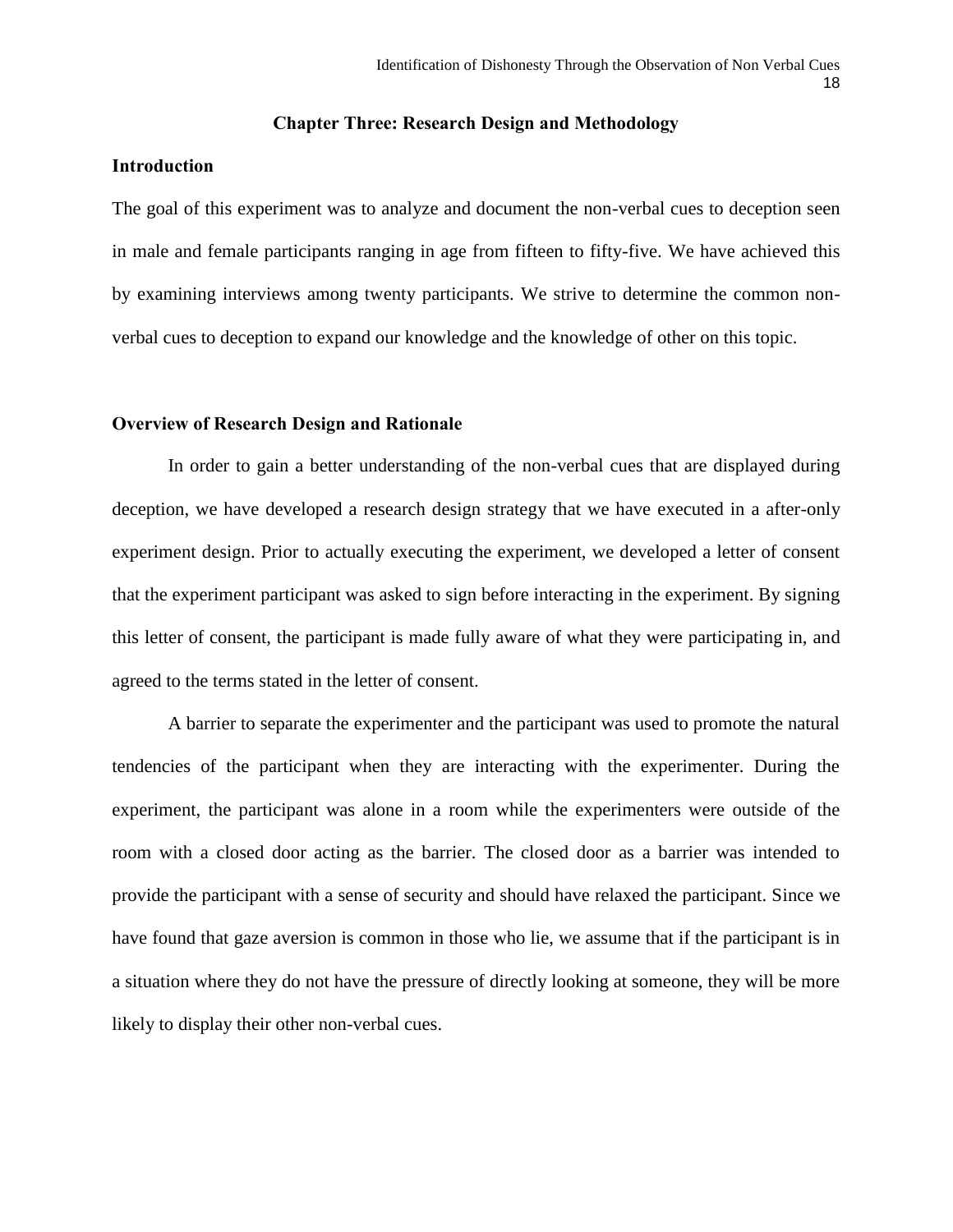Due to the fact that the experimenters were unable to directly observe the participants while conducting the experiment, a video camera had been set up to capture the participants' non-verbal cues that they displayed. Prior to executing the experiment the experimenters explained to the participants that the purpose of the experiment is to determine the verbal cues of deception rather than the non-verbal cues. Doing so was meant to provoke the participants to focus more on their voice and the content of what they said rather than their physical actions.

While the experiment was in the process of execution, we gave the participant roughly forty-five seconds to come up with three statements in total. Two of the three statements were instructed to be truthful statements about that particular individual, and the remaining statement was instructed to be a lie about that individual. Prior to the participant stating their two truths and one lie, the experimenters explained to the individual that they could be either rewarded, or faced with a consequence. The experimenters told the participant that they would be rewarded or faced with a consequence depending on whether or not the experimenters could determine which one of the three statements was the lie. The participant was told that if the experimenters are able to guess which of the three statements was the lie, then the participant would face the consequence of "owing" the experimenters five dollars.

By the end of the experiment, we informed the participants that they would have never owed us anything, regardless if they were able to deceive us or not. It was then explained that if the statement the experimenters guessed is the lie, and it turned out that we guessed incorrectly, then the participant would be rewarded with a handful of candy. By the end of the experiment the candy was offered to each participant as a reward for participating in the experiment regardless if the participant was able to deceive the experimenters or not. Such a reward and consequence system was intended to create a simulation of a low-stake circumstance. Even though it has been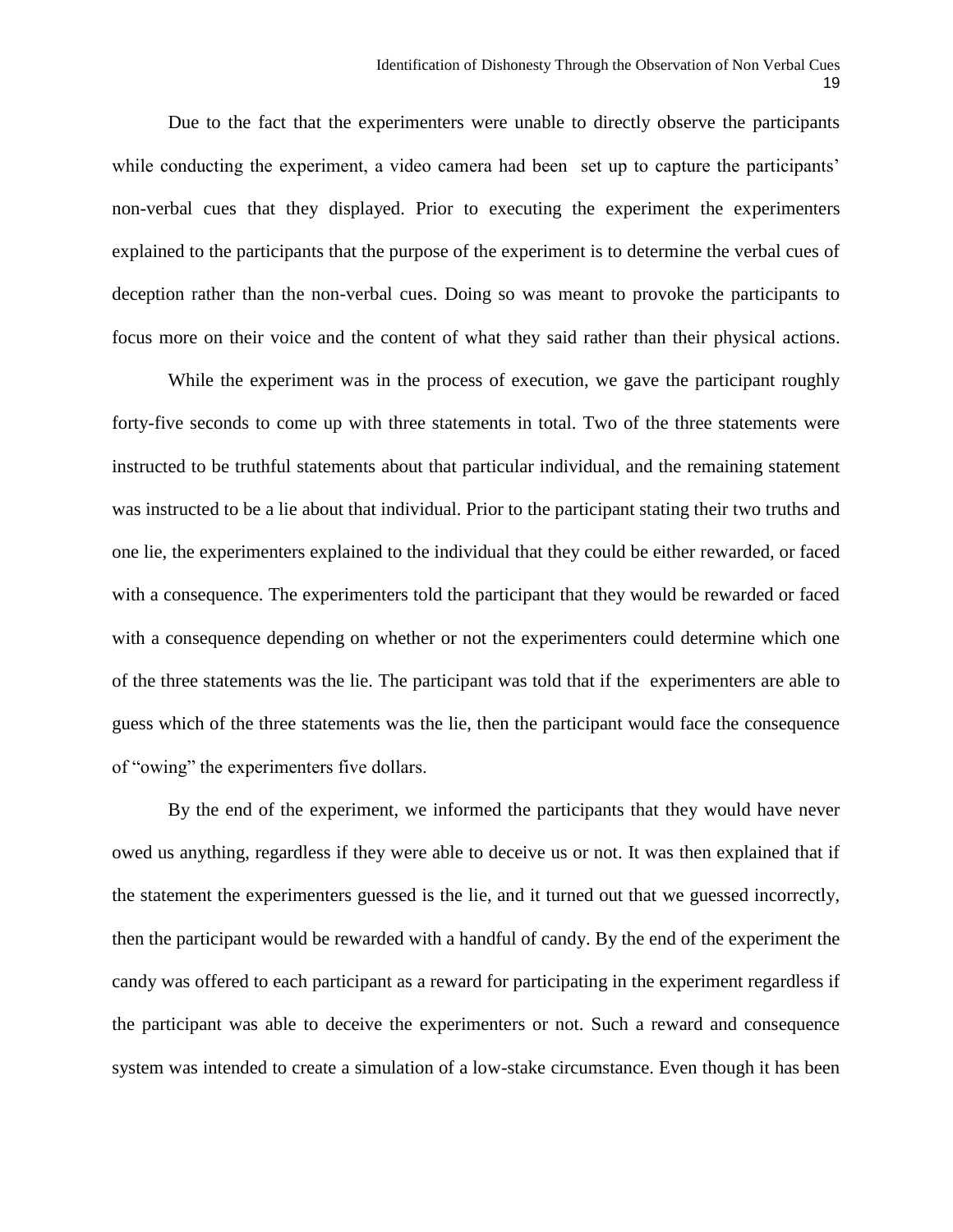stated that low-stake circumstances aren't as motivating as high-stake circumstances, we figured that it was better to create some form of circumstance to motivate the participant to be more inclined to showing their non-verbal cues when stating their one dishonest statement. After we had collected all of the data for the experiment with the video camera, we explained the full intended purpose of the experiment.

## **Sampling Design**

The sample was composed of friends and family as well as members of the fairfax community. Those who participated in this research experiment will have agreed to volunteer in a daylong (a few hours) experiment on detecting non-verbal cues to dishonesty.

#### **Data Collection Procedures**

In our experiment, as previously noted, we had to set up a video camera to record the results of our experiment to later analyze and conclude our experiment. This is how we obtained our data and determined what non-verbal cues were exhibited by the participants in this experiment.

#### **Data Instrumentation**

The one and only instrument we used is the video camera that was used to record the full experiment. The video camera captured the displayed non-verbal cues that the experimenters were unable to observe during the experiment due to the closed door serving as the barrier separating the experiment from the participant.

#### **Field Testing**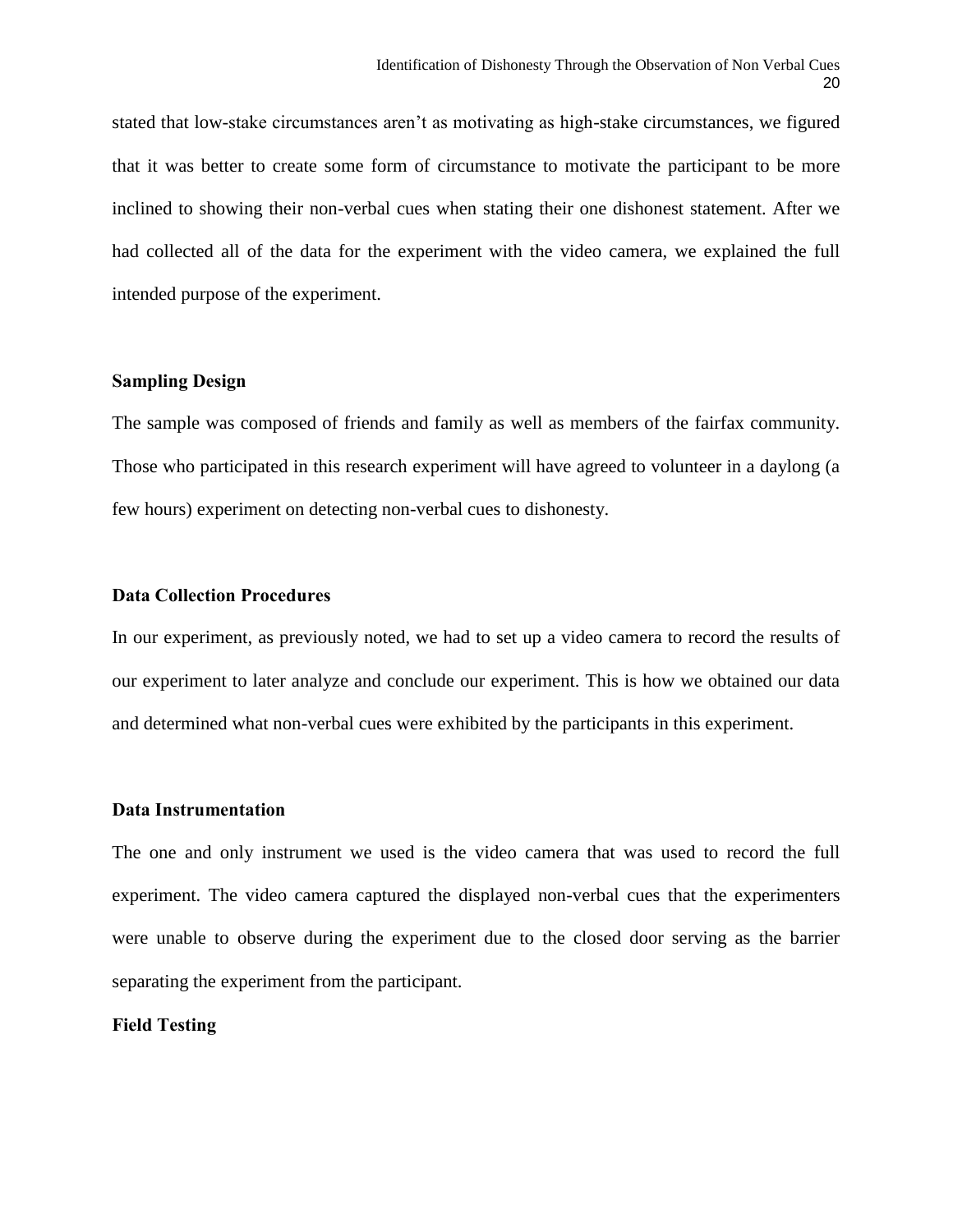In order to determine that our plan of execution for our experiment was in fact applicable to obtaining the information we desired for our purpose of study, we ran two individual practice studies before doing the actual experiment. We proceeded as we normally would have in the actual experiment by first giving the participant a consent form to sign and date, and then we began to debrief them for the experiment. We explained to them that they would be sitting in the place we have set up for them as we record the interview. We explained that the video camera was being used to record each session so that we could go back after the experiments were completed to refer back to anything we may have missed during the execution of the experiment.

We then told the participants that we would be behind a door asking questions and that they could answer them however they like. We explained that the reason we were going to be behind the door was so that we could primarily focus on there voice and what they say. We then explained to them that there is a second part to everything that we had just explained to them, but that we would further explain that part once we were behind the door.

Once we were behind the door, we explained to the participant that in actuality we were going to have them state three basic facts about themselves, two of which would be a true statement and one of which would be a false statement. We then told them that our job was to attempt to guess which of the statements that were said was the false statement. In order to create a low-stake circumstance, we told the participants that if we successfully guessed which of their statements was the false statement, that the participant was obligated to give us five dollars. In return, we told them if in fact they were able to deceive us and that we guessed the incorrect false statement, that they would be rewarded with a piece of candy.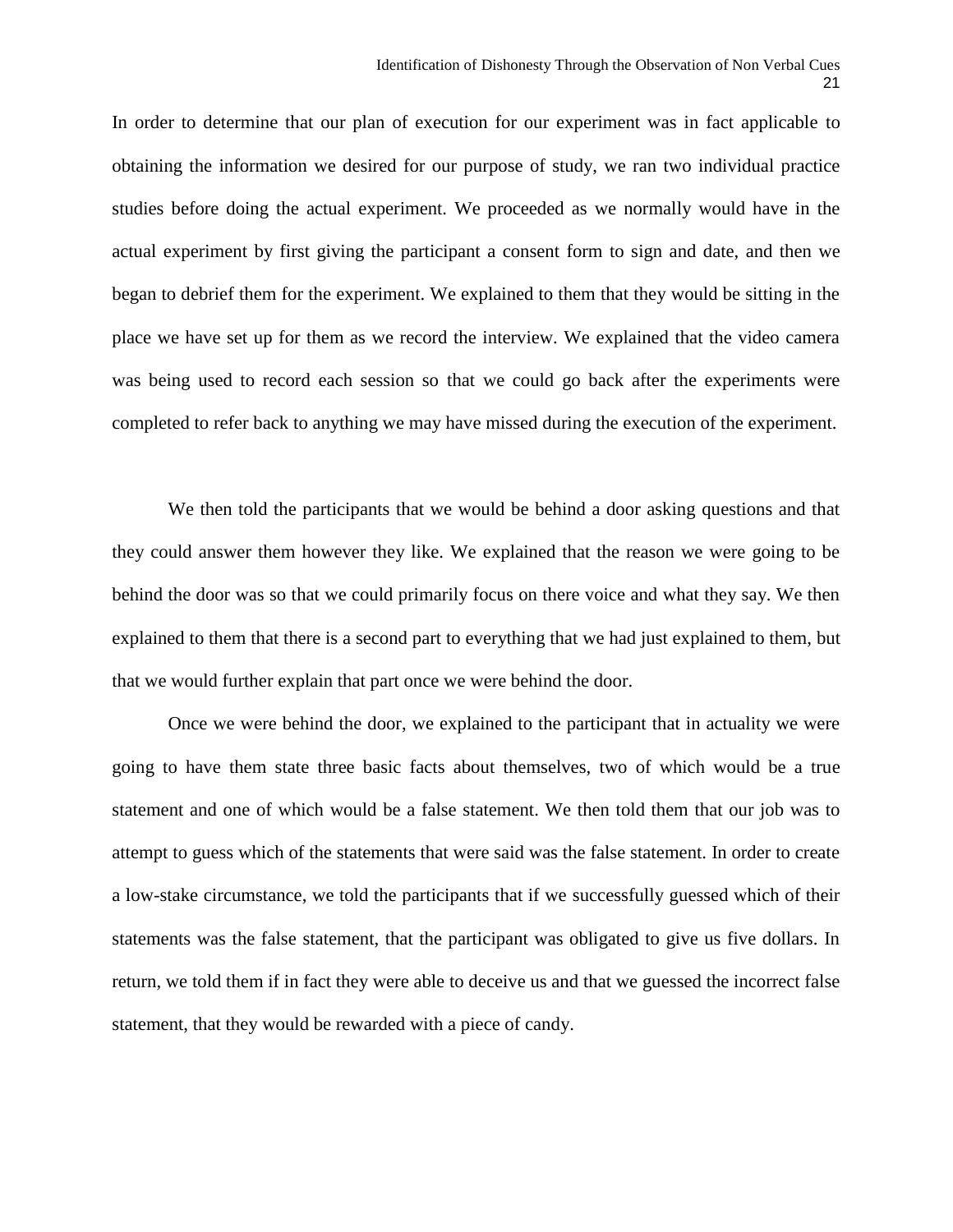We then asked the participants to say the first thing that comes to their mind as their two true statements and one false statement. After the participants state their truths and lie, we made a guess as to which was the false statement and the participant would tell us if we were correct or not. We would then proceed to explain to them the true purpose of our study and that they never would have been obligated to pay us in any amount of money. As a reward for participating, we offered candy to each of the participants.

We then observed the videos of each participant during the false statement to see if they displayed any cues when they were lying. They both displayed varying cues that have been previously linked to deception in other works that we have researched. Being as they displayed non-verbal cues linked to deception, this confirmed that our method of experiment was successful in providing us with the result we desired, and continued this method with other participants for the actual experiment.

#### **Data Analysis Plan and Procedures**

Once the experiment was completed the data was collected by referring back to the videos of the experiment participants. The observed non-verbal cues from the recordings were documented, and reviewed once more so that the experimenters could count how many times each person used a particular cue. Lastly, the experimenters referred to the videos again to see if there was any correlation with gender and the specific cues displayed by each individual while they stated their one dishonest statement. The experimenters took the data collected and transferred it to an excel spreadsheet where the different sections stated which age the participant was and what cues were displayed. We have averaged our data to come to a conclusion of the most common non-verbal cues to deception according to age.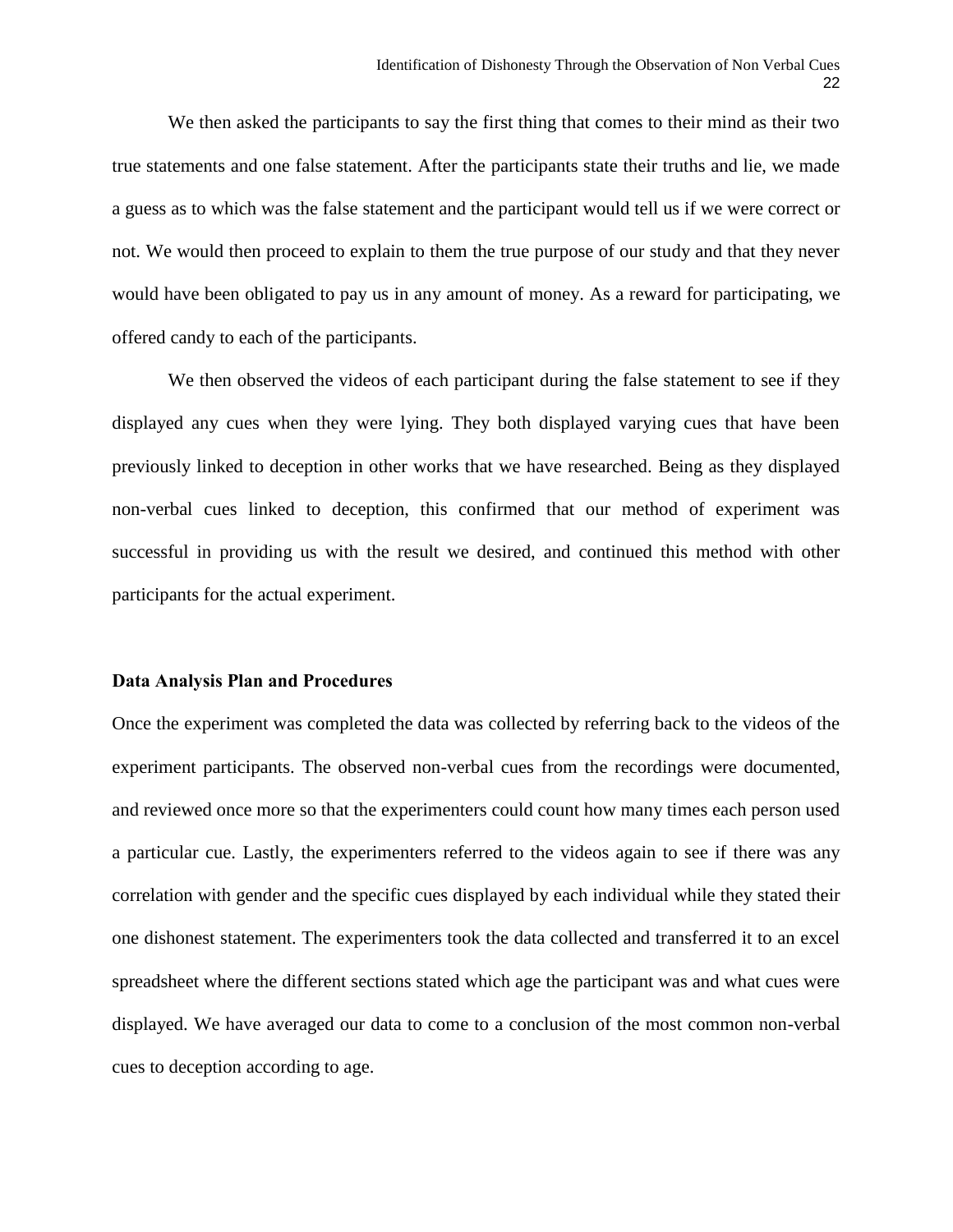#### **Limitations of the Research Design**

With this experiment of detecting non-verbal cues during deception there have a number of limitations for this research design. Namely being that we cannot obtain a country-wide or perhaps even a world-wide sample of participants for this experiment, so the participants will primarily be from the area of northern Virginia. We also cannot observe a real-life situation in which we did not create where we could examine the non-verbal cues of deception due to the amount of time we have to conduct this experiment as well as ethical reasons.

#### **Internal and External Validity**

For this experiment, the internal validity is reasonably high. Though we cannot tell for certain the true reason behind why someone expresses one non-verbal cue compared to another individual, it is assumed that with the stakes at hand, the actions of the participants are mostly internally valid.

According to previous research studies, it was found that when the stakes were higher, the more non-verbal cues were leaked. In attempt to simulate some form of a stake at hand, we created the reward and consequence system.

Though these stakes are not high in the least, in fact it is safe to say that they are significantly low, we expect to see more of a leakage in non-verbal cues than there would have been had there been no stake whatsoever. As for external validity in this experiment, there is reason to say that it would be somewhat neutral.

Due to the sample of participants in this experiment, it is difficult to say that this experiment is externally valid. Being as the research team was only able to sample a group of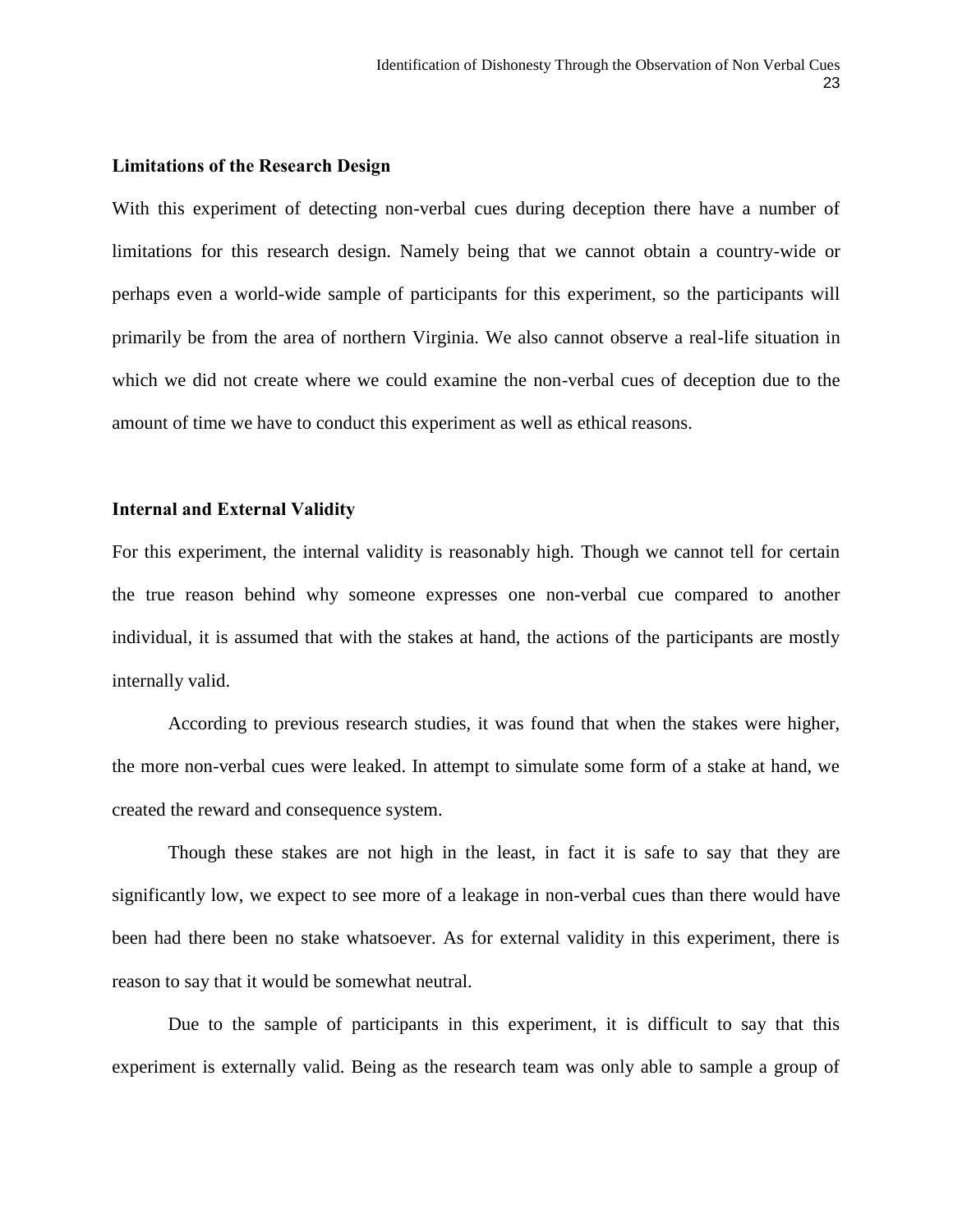participants from the northern Virginia area, that poses as a threat to this experiment's ability to be generalized since the area of northern Virginia is generally financially stable and the same cannot be said for the rest of the country or the rest of the world.

#### **Expected Findings**

We expected to discover the most common non-verbal cues displayed in our participants. Such common non-verbal cues include posture shifts, illustrators, and fidgeting. Though we understood that not all of our participants would display these cues, we expected to see these three non-verbal cues displayed the most.

#### **Ethical Considerations**

In this proposed study, the ethical issue we faced is that we were using deception ourselves when first explaining to the individual participants of what would consist of the experiment. We first explained to the participants that the purpose of this study is to detect verbal cues of dishonesty rather than the actual purpose of study which is to detect non-verbal cues of dishonesty. We also partially used deception with our participants in that we told them that the reasoning in which they were being recorded by the video camera was so that we could go back later to go over what we had conducted in the experiment.

Although that was true, it was not the whole truth. While we did record our participants for the sake of going back to review our work, the true purpose of recording the experiment was to observe the non-verbal cues the participant displayed when he or she told their one deceptive statement. There was also the issue of creating the low-stake circumstance for the participant in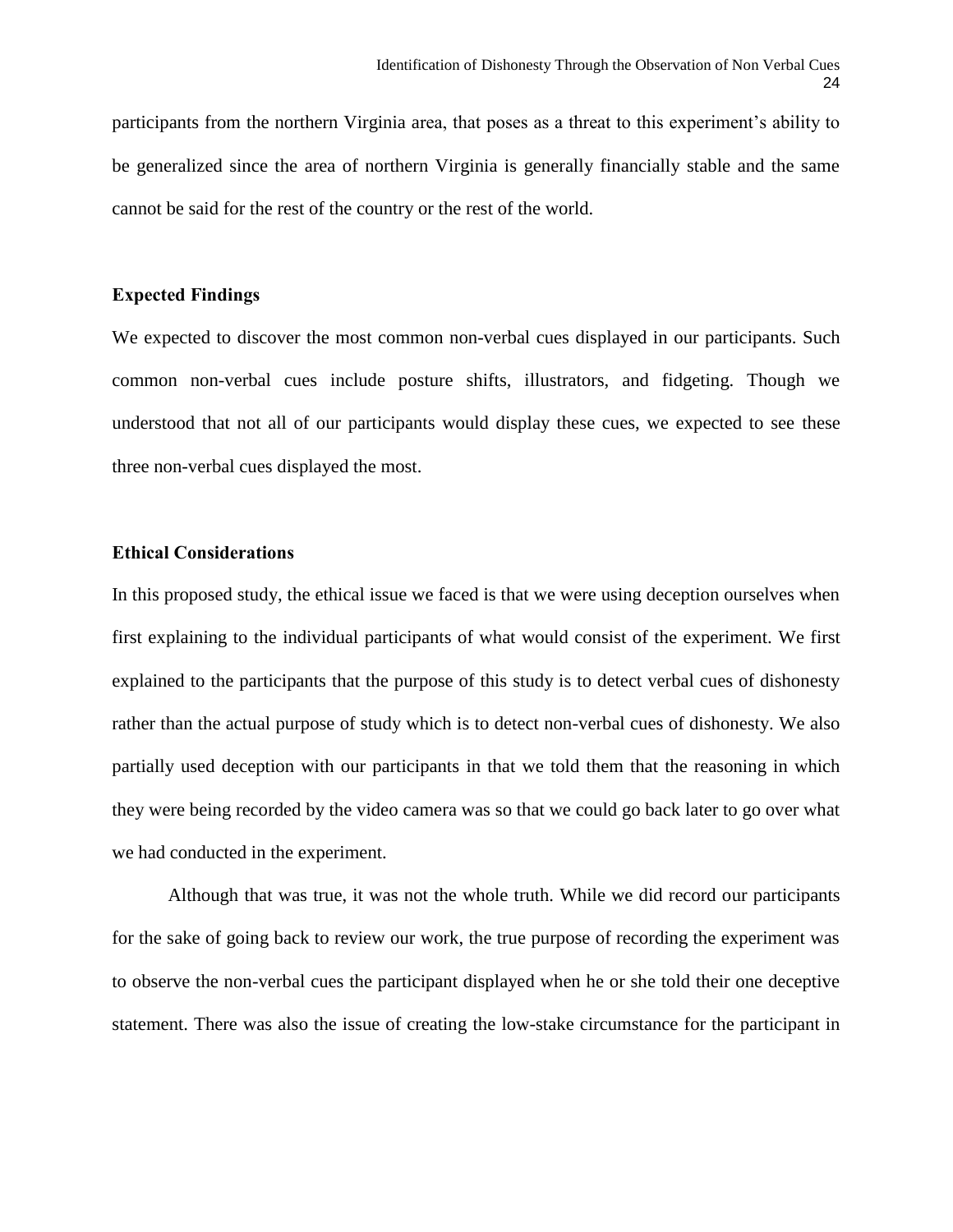the experiment. As noted previously, we created a "consequence" for the individual if he or she was unable to deceive us with their dishonest statement.

This "consequence" consisted of telling the participant that he or she owed us five dollars. Though this was told to our participants, we had no intensions whatsoever to make them pay us or to accept any money from the participants. In fact, each individual was notified after completing the experiment that although we told them that they owed us five dollars, it was only to create a low-stake circumstance that would motivate them to display non-verbal cues and that they did not owe us anything. However, we made sure to obtain consent from each individual participant that we could record them during the experiment as well as made them aware of the potential "consequences" in being involved in this experiment.

#### **Conclusion**

For our research experiment the research team took analyzed data from ten male and ten female volunteers ranging in age from fifteen to fifty-five years old. Our data included non-verbal cues of deception, which cues were seen most commonly, and if they correlated with different genders. We have taken this data and calculated it in to a frequency pie chart and a bar graph. We have expanded on previous researchers work and we have strived to expand the knowledge on the non-verbal cues to deception.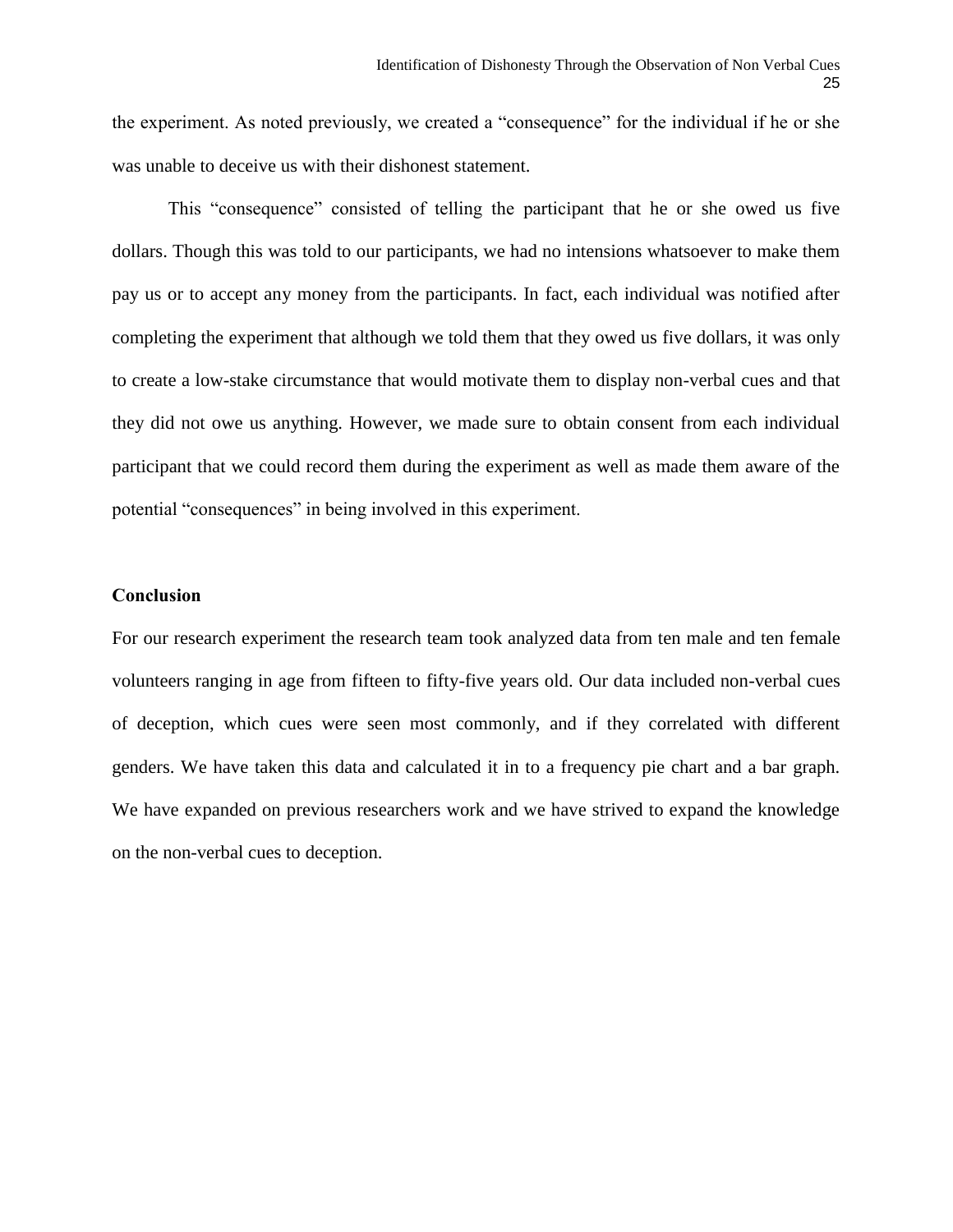# **Chapter Four: Research Findings and Discussion**

# **Overview of Data Analysis**

Being as the purpose of our study was to determine what non-verbal cues of deception were truly displayed when telling a lie, we have created the figures below to demonstrate our findings. The major research question for this experiment is: what are the non-verbal cues that a person displays when telling a lie? The sub-question to this research question is: is there a correlation between displayed non-verbal cues of deception and gender? In Figure 1 we have put together the percentages of frequency of each cue that was leaked for the total sample of our participants. In Figure 2, we have shown the differences in frequency of cues leaked for each gender.

Figure 1: Frequency of Non-Verbal Cues

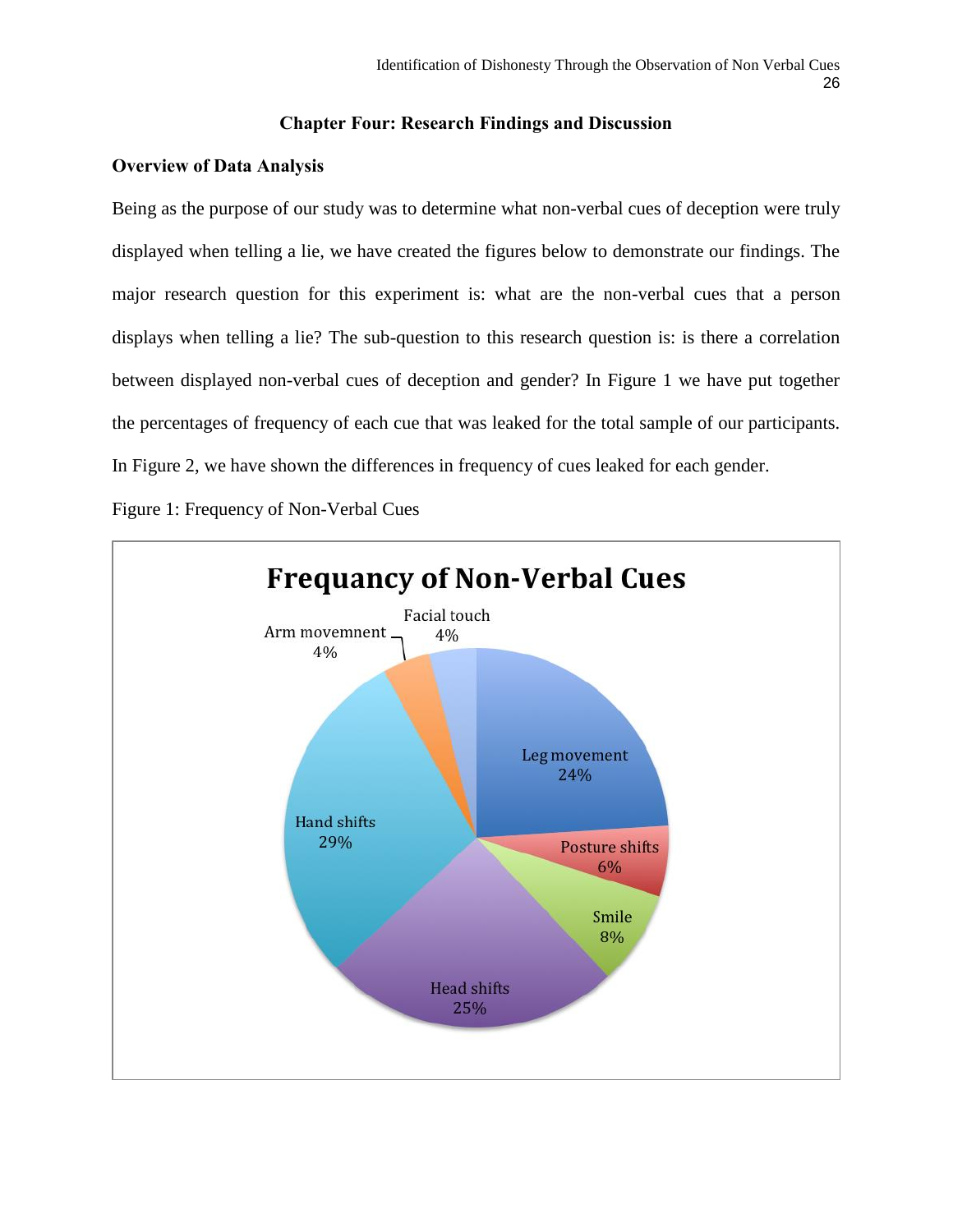Figure 1 is a pie chart showing the percentages of leaked non-verbal cues.

Figure 2: Number of Displayed Non-Verbal Cues According to Gender



Figure 2 is a bar graph on comparison of leaked cues by gender

In order to capture evidence of the non-verbal cues displayed by our participants, we have recorded each individual interview with each of our participants. After completing each interview, we reviewed each interview by watching the recorded footage for every participant. We made it a point to watch each video at least five times so that we could be certain we did not miss any important information. While watching the footage, we primarily focused on the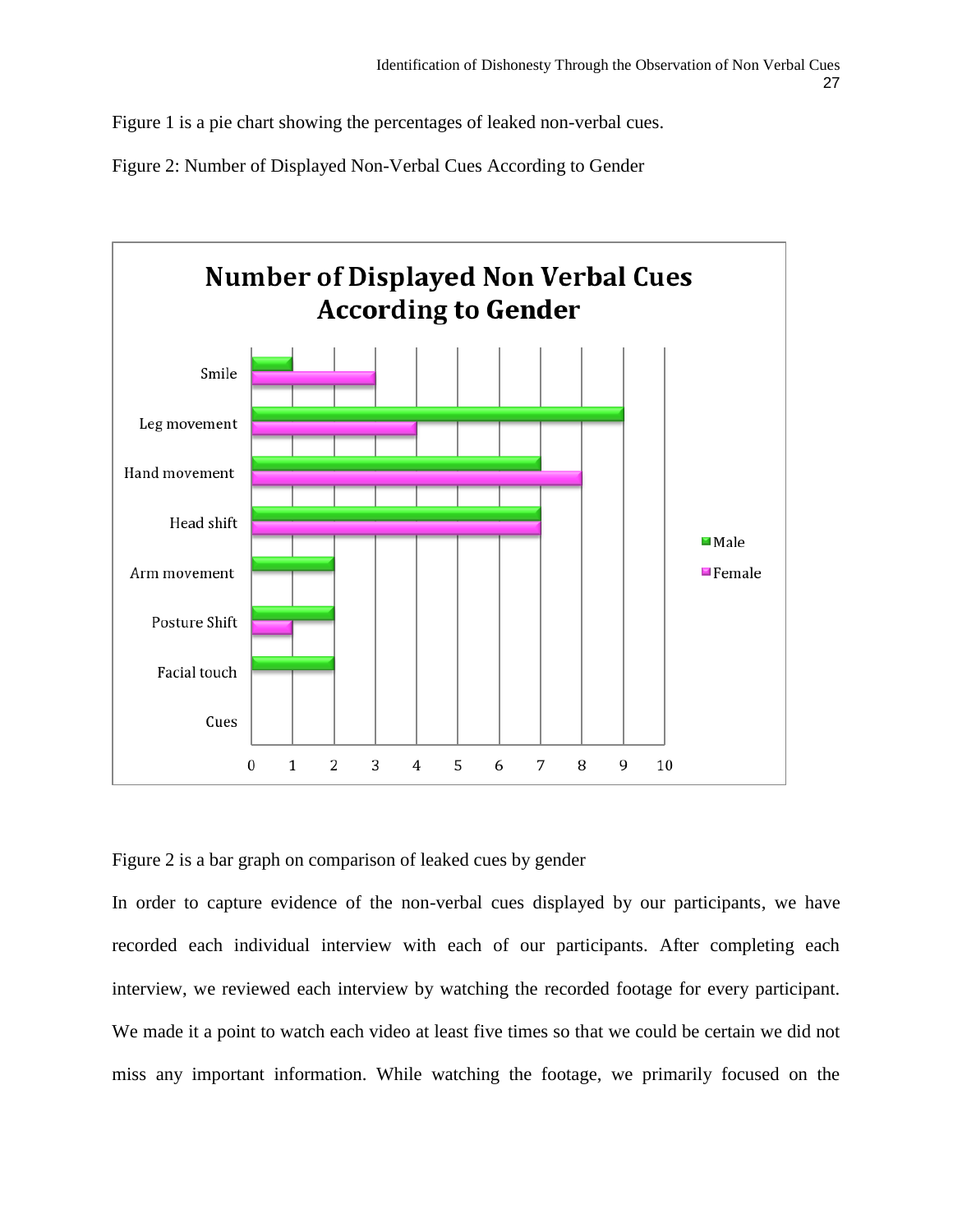section of the video in which the participant was stating his or her false statement about his or herself. While watching this section of the footage, and this section only, we searched for any non-verbal displays of deception. If the participant displayed any non-verbal cues, we took note to which cues the participant displayed. After determining what cues had been displayed by the twenty participants, we tallied up the frequency of each displayed non-verbal cue. We then repeated this process but rather than doing it in reference to the entire sample, we took gender into consideration.

# **Discussion**

What the experimenters have discovered, is that the non-verbal cue of deception we named "hand movement" was the most commonly displayed. This finding did not complement what we expected to find, which was a higher frequency in posture shifts. The results showed that out of twenty participants (ten male, ten female) fifteen participants demonstrated hand movement during the time in which they stated their false statement about themselves.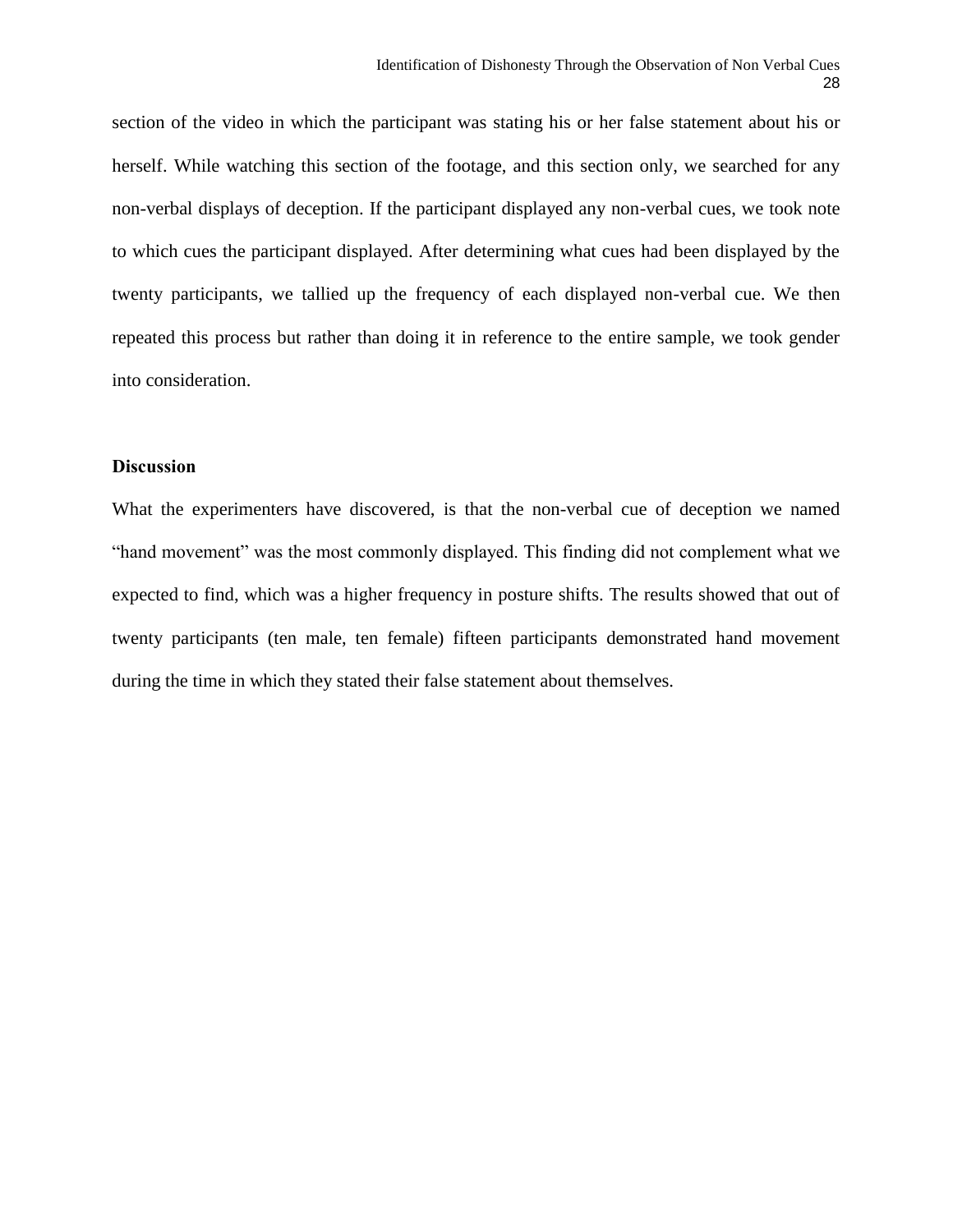#### **Chapter Five: Conclusion**

#### **Gaps in Understanding and Research**

While conducting research, complications arose in the literature as to what the non-verbal cues to deception truly were. This complication is what motivated this experiment to occur. Within various pieces of literature there were contradicting statements as to whether or not particular non-verbal cues detected deception. With this gap in understanding, there was a need to execute this experiment in order to discover what non-verbal cues individuals' display when they are attempting to deceive someone.

#### **Summary of Key Findings**

The concluding our experiment we achieved successful results. For our experiment we tested teen male and teen female subjects. After conducting our research and analyzing our data, we concluded that our hypothesis is supported. After analyzing our subjects we had evidence of the most commonly researched non-verbal cues of deception. Our subjects leaked the cues of, smiling, leg movement, arm movement, head shifts, hand movement, facial touches, and posture shifts. **Figure 2** concludes that there are no gender variations in leaked cues of deception. Our results concluded that hand movement being preformed during deception is the most commonly observed cue, followed by hand shirts, followed by leg movement, these three cues only very by one apart from another. Our results for percentage of seen observed leaked cues are shown in **Figure 2**.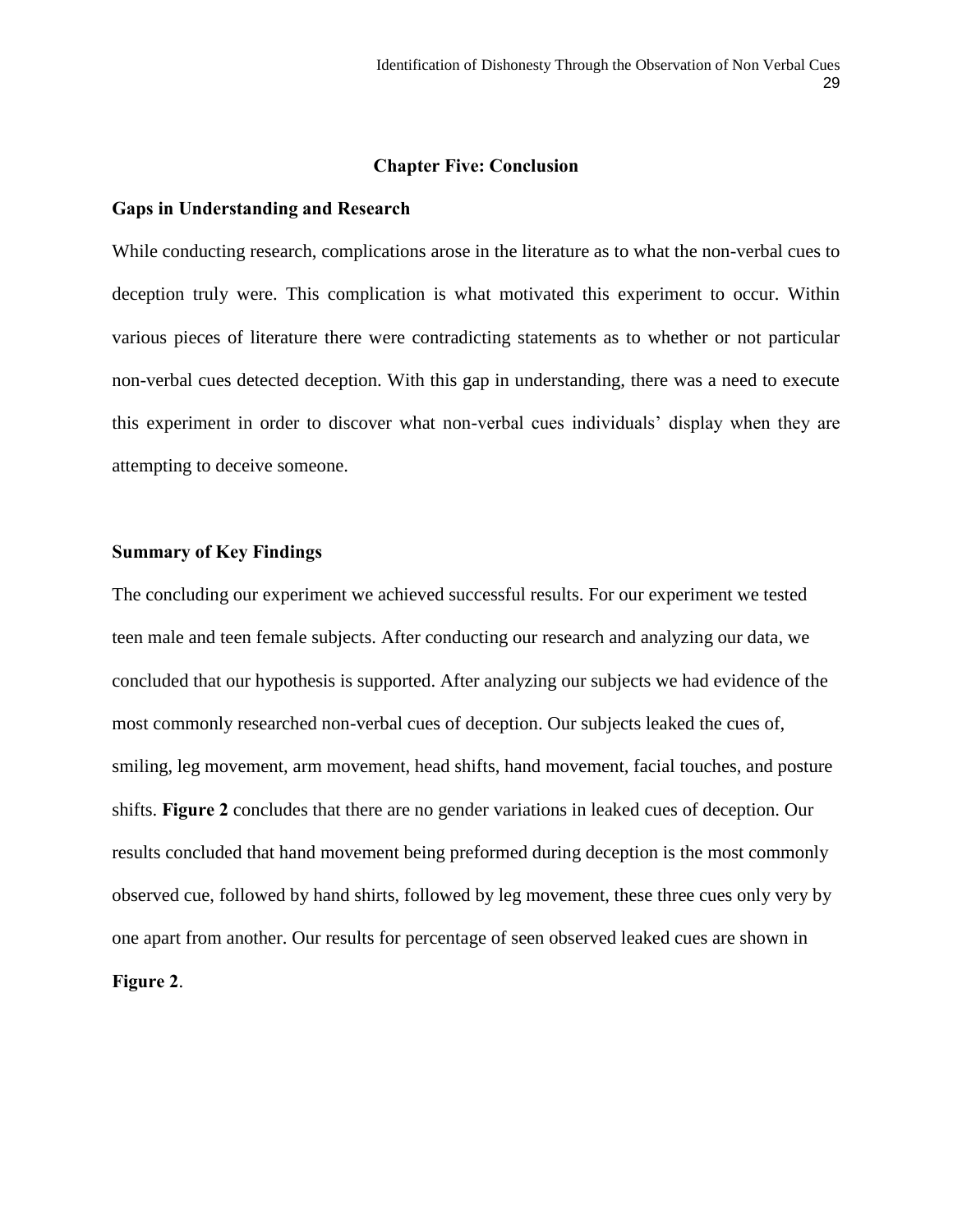#### **Implications of the Findings**

If this study were to continue, based on our findings we would predict that the majority of the participants would continue to show the non-verbal cue of hand movement as the primary nonverbal display of deception. Although, there is a high chance that either head shifts or leg movement could take hand movement's place as the most commonly observed non-verbal cue of deception if this study were to continue for a substantial amount of time. We remain confident that the factor of gender will in no way effect the outcome of the continued research.

#### **Recommendations for Continued Study**

For continuation of this study it would be best for the researcher to get a larger pool of participants of all genders. Having a more diverse pool or participants will insure a stronger hypothesis. Another aspect of the experiment that can be enhanced would be the advertisement of the study, rather than only using word of mouth it would be more effective in getting a larger pool or participants if flyers and adds were to be posted. Enhancement of technology would be something the researcher would benefit from in this experiment, using a higher tech camera and adding microphones to the questionnaire room would make reviewing the experiment much simpler. Our findings were strong and supported our hypothesis but there is much room for improvement in conducting this experiment.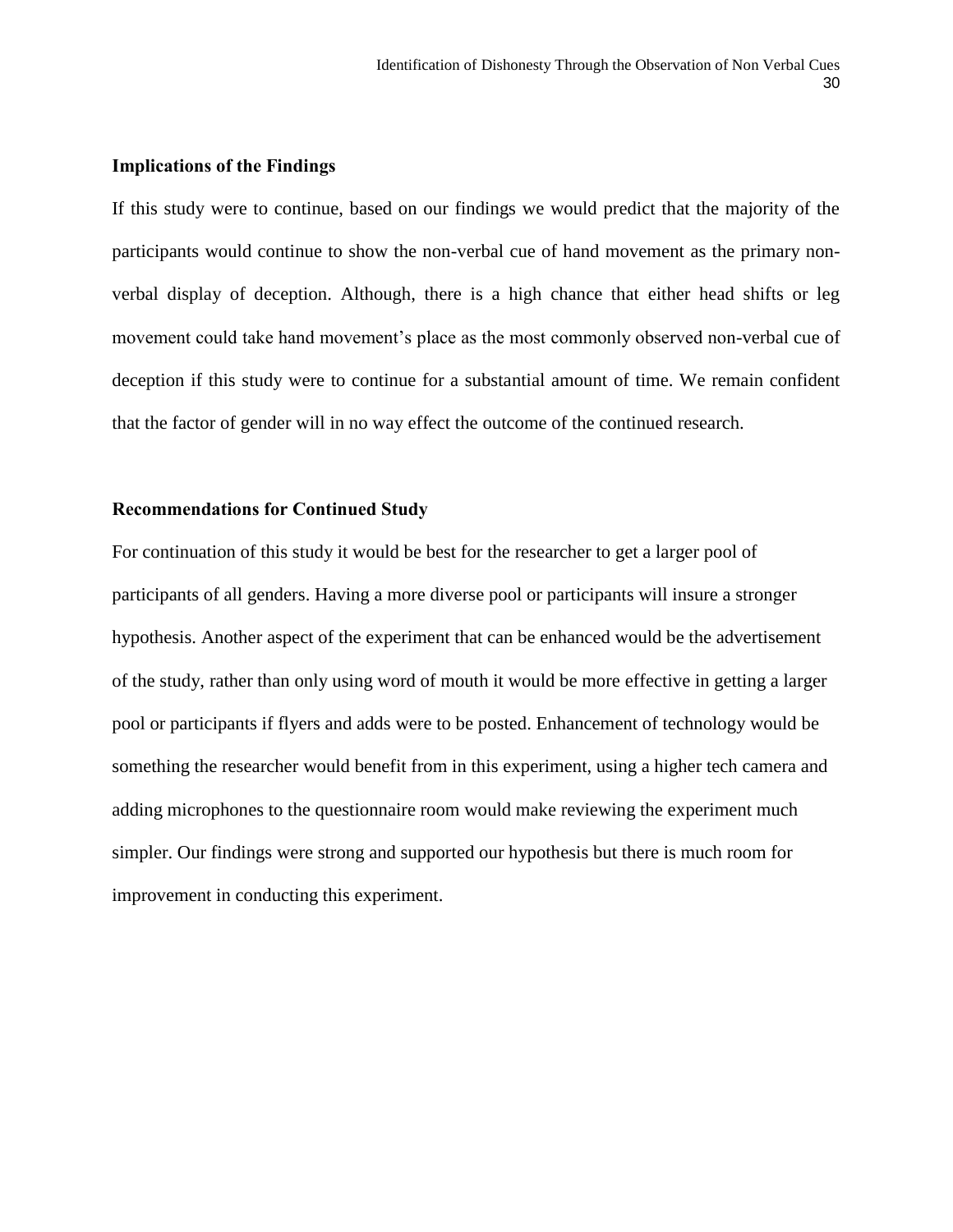#### **References**

- Dando, C. J., & Bull, R. (2011). Maximising Opportunities to Detect Verbal Deception: Training Police Officers to Interview Tactically. Journal Of Investigative Psychology & Offender Profiling, 8(2), 189-202. doi:10.1002/jip.145
- DePaulo, B. M., Ansfield, M. E., Kirkendol, S. E., & Boden, J. M. (2004). Serious Lies. Basic & Applied Social Psychology, 26(2/3), 147-167. doi:10.1207/s15324834basp2602&3\_4
- DePaulo, B. M., Lanier, K., & Davis, T. (1983). Detecting the deceit of the motivated liar. Journal of Personality and Social Psychology, 45(5), 1096-1103.
- DePaulo, B. M., Lindsay, J. J., Malone, B. E., Muhlenbruck, L., Charlton, K., & Cooper, H. (2003). Cues to deception. Psychological Bulletin, 129(1), 74-118. [http://dx.doi.org/10.1037/0033-2909.129.1.74](http://psycnet.apa.org/doi/10.1037/0033-2909.129.1.74)
- DePaulo, B. M., Malone, B. E., Lindsay, J. J., Muhlenbruck, L., Charlton, K., & Cooper, H. (2003). Cues to Deception. *Psychological Bulletin, 128*(1), 74-118. <http://dx.doi.org/10.1037/0033-2909.129.1.74>
- DePaulo, B. M., & Rosenthal, R. (1979). Telling lies. Journal of Personality and Social Psychology, 37(10), 1713-1722. [http://dx.doi.org/10.1037/0022-3514.37.10.1713](http://psycnet.apa.org/doi/10.1037/0022-3514.37.10.1713)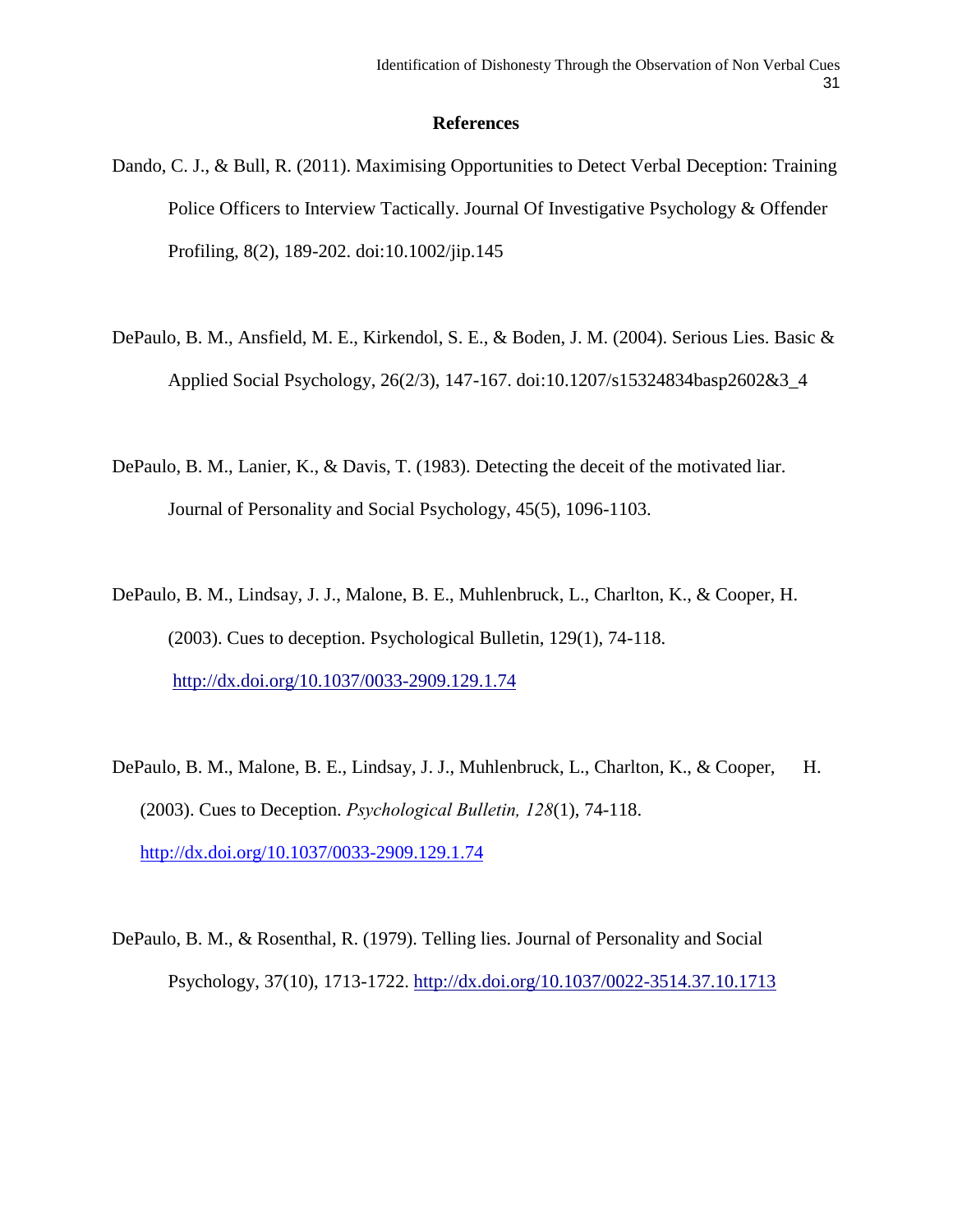- DePaulo, B. M., Rosenthal, R., Rosenkrantz, J., & Green, C. R. (1982). Actual and Perceived Cues to Deception: A Closer Look at Speech. Basic & Applied Social Psychology, 3(4), 291-312.
- Hillman, J., Vrij, A., & Mann, S. (2012). Um ... they were wearing ...: The effect of deception on specific hand gestures. Legal & Criminological Psychology, 17(2), 336-345. doi: 10.1111/j.2044-8333.2011.02014.x
- Levine, T. R., Asada, K. K., & Park, H. S. (2006). The Lying Chicken and the Gaze Avoidant Egg: Eye Contact, Deception, and Causal Order. Southern Communication Journal, 71(4), 401-411. doi:10.1080/10417940601000576
- Mann, S., Ewens, S., Shaw, D., Vrij, A., Leal, S., & Hillman, J. (2013). Lying Eyes: Why Liars Seek Deliberate Eye Contact. Psychiatry, Psychology & Law, 20(3), 452-461. doi: 10.1080/13218719.2013.791218
- O'Hair, H. D., Cody, M. J., & McLaughlin, M. L. (1981). Prepared Lies, Spontaneous Lies, Machiavellianism, and Nonverbal Communication. *Human Communication Research, 7*(4), 325-339.<http://dx.doi.org/10.1111/j.1468-2958.1981.tb00579.x>
- Porter, S., & Yuille, J. C. (1996). The language of deceit: An investigation of the verbal clues to deception in the interrogation context. Law and Human Behavior, 20(4), 443- 458. [http://dx.doi.org/10.1007/BF01498980](http://psycnet.apa.org/doi/10.1007/BF01498980)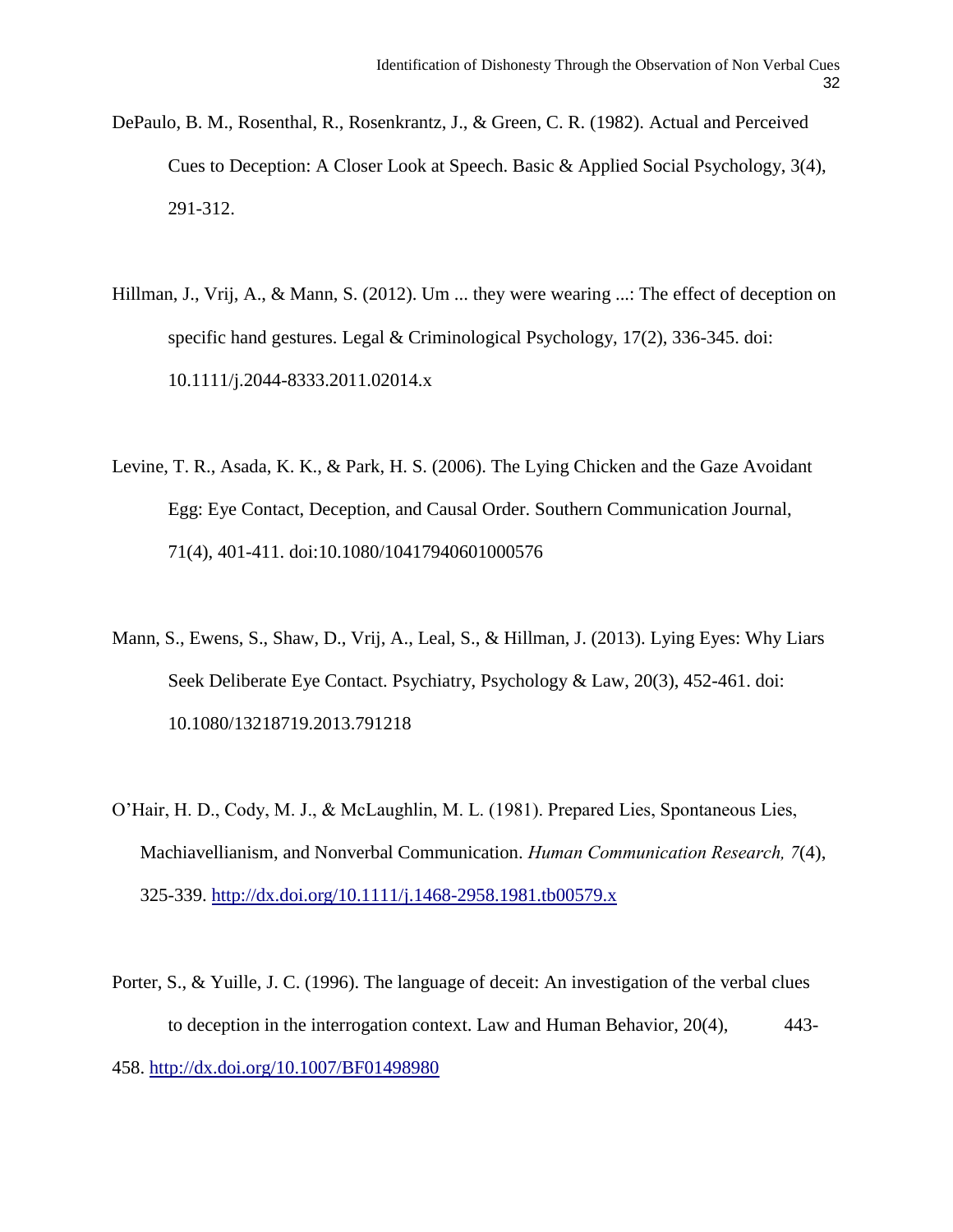- Taylor, R., & Hick, R. F. (2007). Believed cues to deception: Judgments in self-generated trivial and serious situations. Legal & Criminological Psychology, 12(2), 321-331. doi: 10.1348/135532506X116101
- Vrij, A., Edward, K., Roberts, K. P., & Bull, R. (2000). Detecting Deceit via Analysis of Verbal and Nonverbal Behavior. Journal Of Nonverbal Behavior, 24(4), 239-263.
- Vrij, A., Evans, H., Akehurst, L., & Mann, S. (2004). Rapid judgements in assessing verbal and nonverbal cues: their potential for deception researchers and lie detection. Applied Cognitive Psychology, 18(3), 283-296. doi:10.1002/acp.964
- Vrij, A., & Mann, S. (2001). Telling and detecting lies in a high-stake situation: the case of a convicted murderer. Applied Cognitive Psychology, 15(2), 187-203.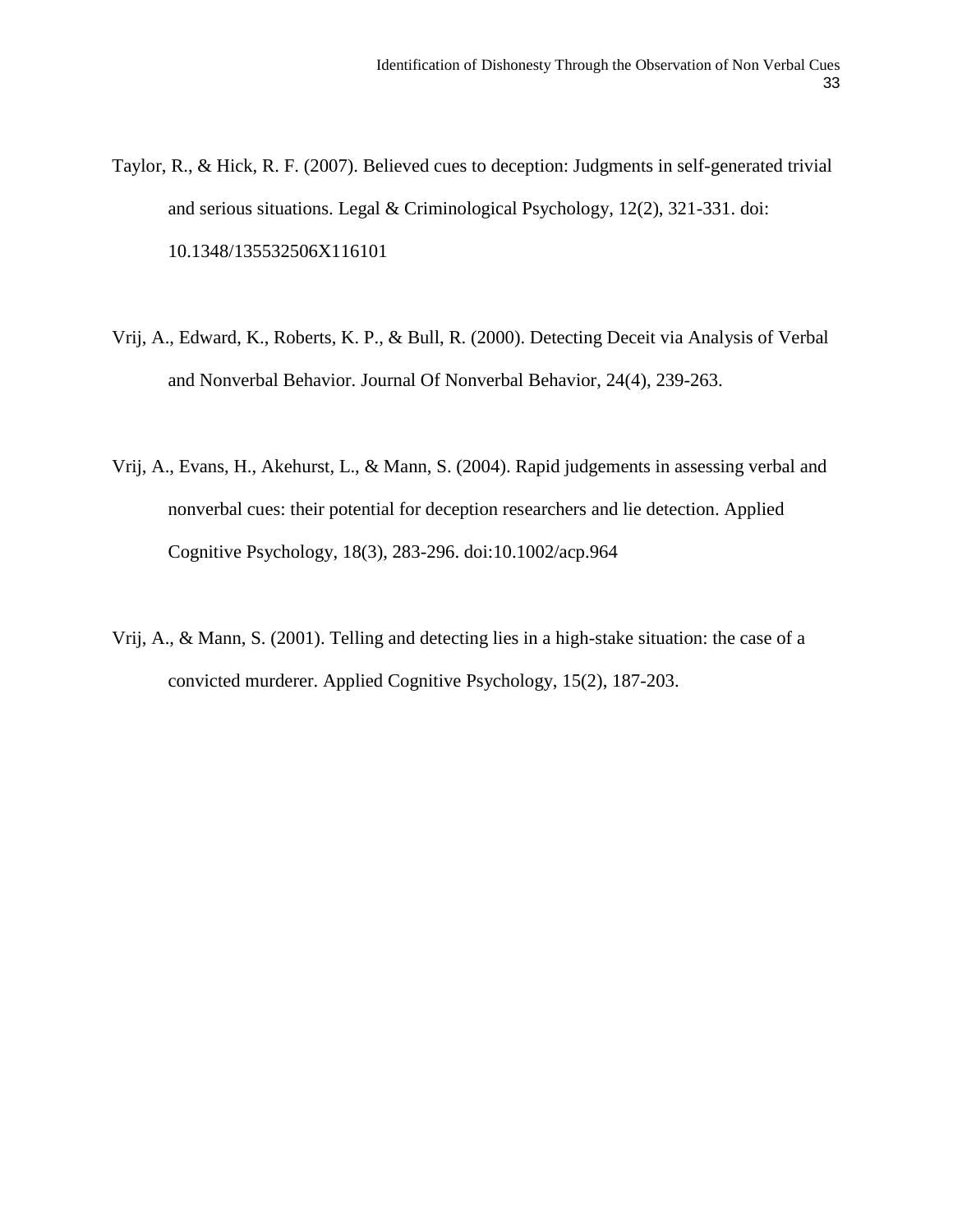# APPENDIX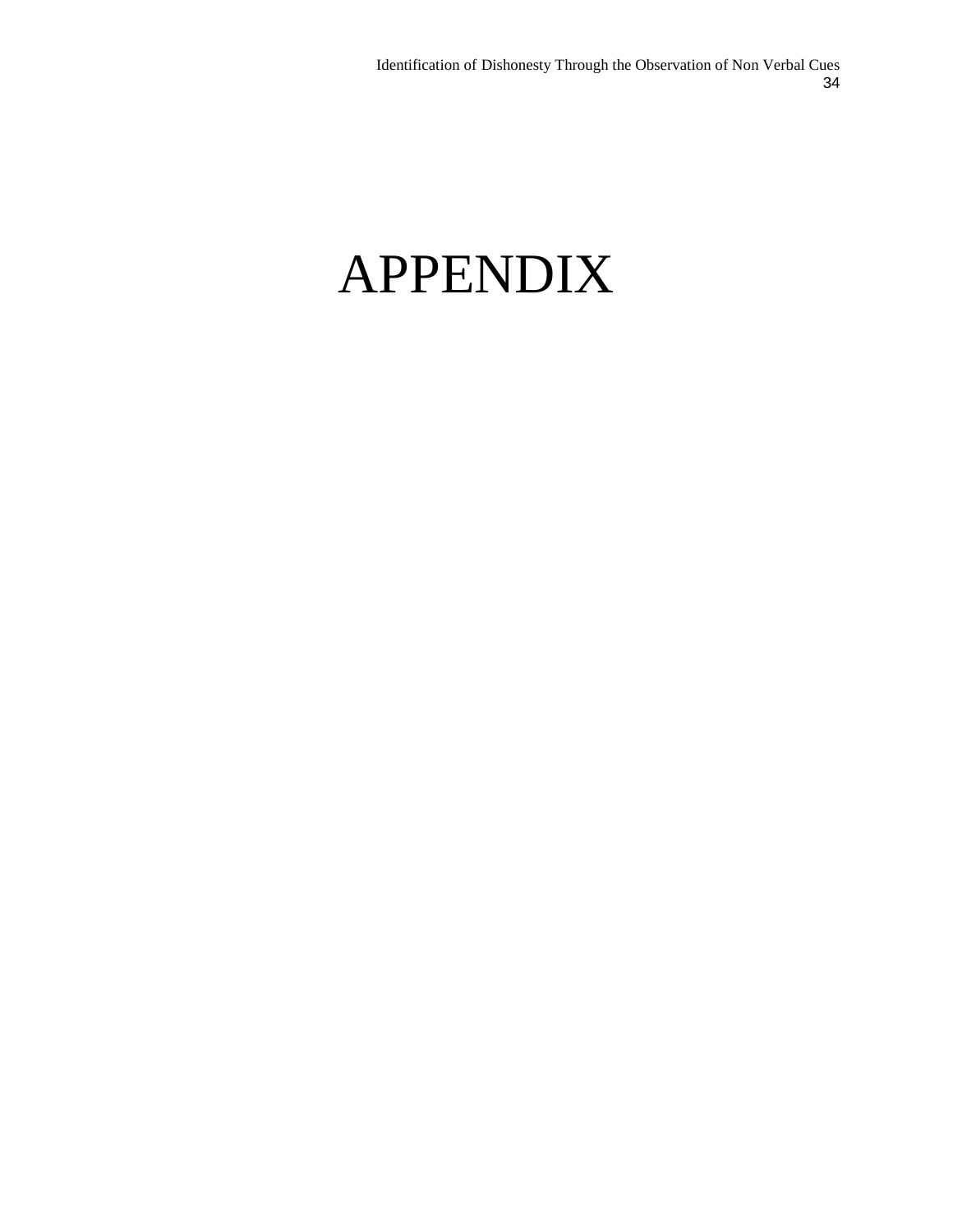# **Appendix A: The Consent Form**

# Consent Form to Participate in a Research Study

Identification of Dishonesty Through the Observation of Non Verbal Cues

Research Study Conducted by: Shannon Clarke and Caroline Krom

We encourage you to read this entire consent form and ask any questions you may have prior to agreeing to participate in this study.

You have been asked to participate in this research study due to the following:

-You qualify to participate because of your age, which is between fifteen and fifty-five.

-You qualify to participate because of your gender, which is either male or female.

-You have been previously asked if you would be willing to participate in a research study and agreed.

# **Purpose of the Study**

The purpose of this study is to determine what cues to deception truly exist. Also, make note that the data gathered in this study will most likely be presented to the students and faculty of Northern Virginia Community College.

# **Description of the Study Procedures**

Upon agreeing to participate in this research study, you will be asked to do the following: -You will be asked to participate in a verbal questionnaire with a boundary set up so that you, the participant, and I, the researcher cannot make eye contact.

-You must also be aware that we will be video recording our interview sessions to go back later and observe the interview.

# **Risks/Discomforts of Being in this Study**

You may experience slight discomfort or perhaps slight anxiety from the verbal questionnaire. Please note that if you do happen to feel at all any discomfort or anxiety and do not wish to continue with the study, you have the option of excusing yourself from the remainder of the study.

# **Benefits of Being in the Study**

There are no substantial benefits of participating in this study. However, you will get the benefit of knowing your own deceptions cues.

# **Confidentiality**

Names of all participants will remain anonymous throughout the entire experiment. Video recordings will be disposed of after the researchers have completed the study. We expect to fully complete the study no later than December 17, 2015. However, if you would like the video